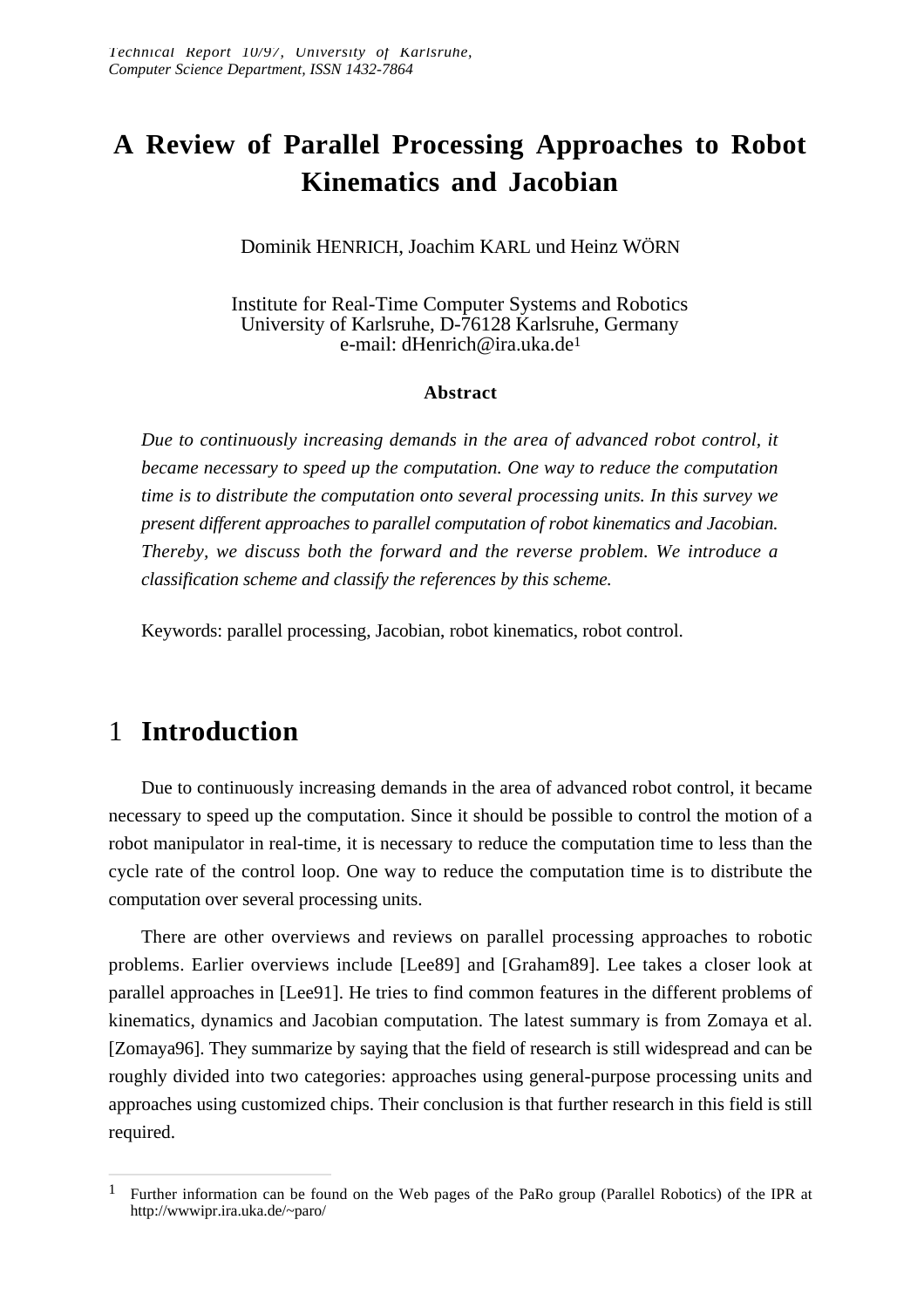Here, we show how the computation of robot control can be done in parallel and try to give a complete overview. In Section 2, we introduce a classification scheme. In Section 3, we discuss the achievements in the field of parallel computation of robot kinematics. The parallel computation of Jacobian is discussed in Section 4. Both of the last two sections are again split up into the forward and the reverse problem. In the summary, we give an overview of parallel computation and point out the most efficient approaches to robot control.

### 2 **Classification Scheme**

To review the literature of the past years, we will introduce a classification scheme, which allows us to structure and compare the approaches up to now (Table I). With each reference in the list at the end of this article, there is a list of keywords indicating the classification of the work.

The classification scheme is divided into a couple of aspects. The aspect *Problem* refers to the problem that is treated in the reference. The aspect *level of parallelism* indicates on which level the algorithm exploits the parallelism. The aspect *Interconnection topology* indicates about the logical or physical topology of the communication network. The aspect *processing paradigm* describes which basic approach is used in parallel processing. The aspect *Scalability* is used to determine whether the design is scalable by adding or removing processing units or whether it is designed for a fixed number of processors. Other aspects include *coordinate rotation digital computer (CORDIC) arithmetic* that cover a large number of references. But there are approaches that are only used in very few references and that are introduced to show that there is an alternative.

We introduce four levels of parallelism with decreasing granularity as described in [Sadayappan89, Zomaya92]. If several problems (e.g., forward kinematics and forward Jacobian) are solved in parallel, we call it parallelism on the task level. The characteristic of parallelism on the joint level is that the computations are done for all joints at once. Another level involves the exploitation of parallelism in the computation chain, e.g. if there are several independent equations. The fine-grained parallelism is the parallelism on the operation level, such as matrix or matrix/vector multiplication etc.

We classify the *processing paradigm* in *multiple instruction, multiple data (MIMD)*, *single instruction multiple data (SIMD)* and *systolic architectures*. There is a slight difference between SIMD and systolic architectures. In SIMD, the same instruction is applied to many pieces of data at the same time and the instruction stream is a stream with respect to time, whereas in systolic architectures, several instructions are applied to many pieces of data at the same time, but the instructions in each processing unit depend only on the arrival of the data. So there is nothing like an instruction stream with respect to time.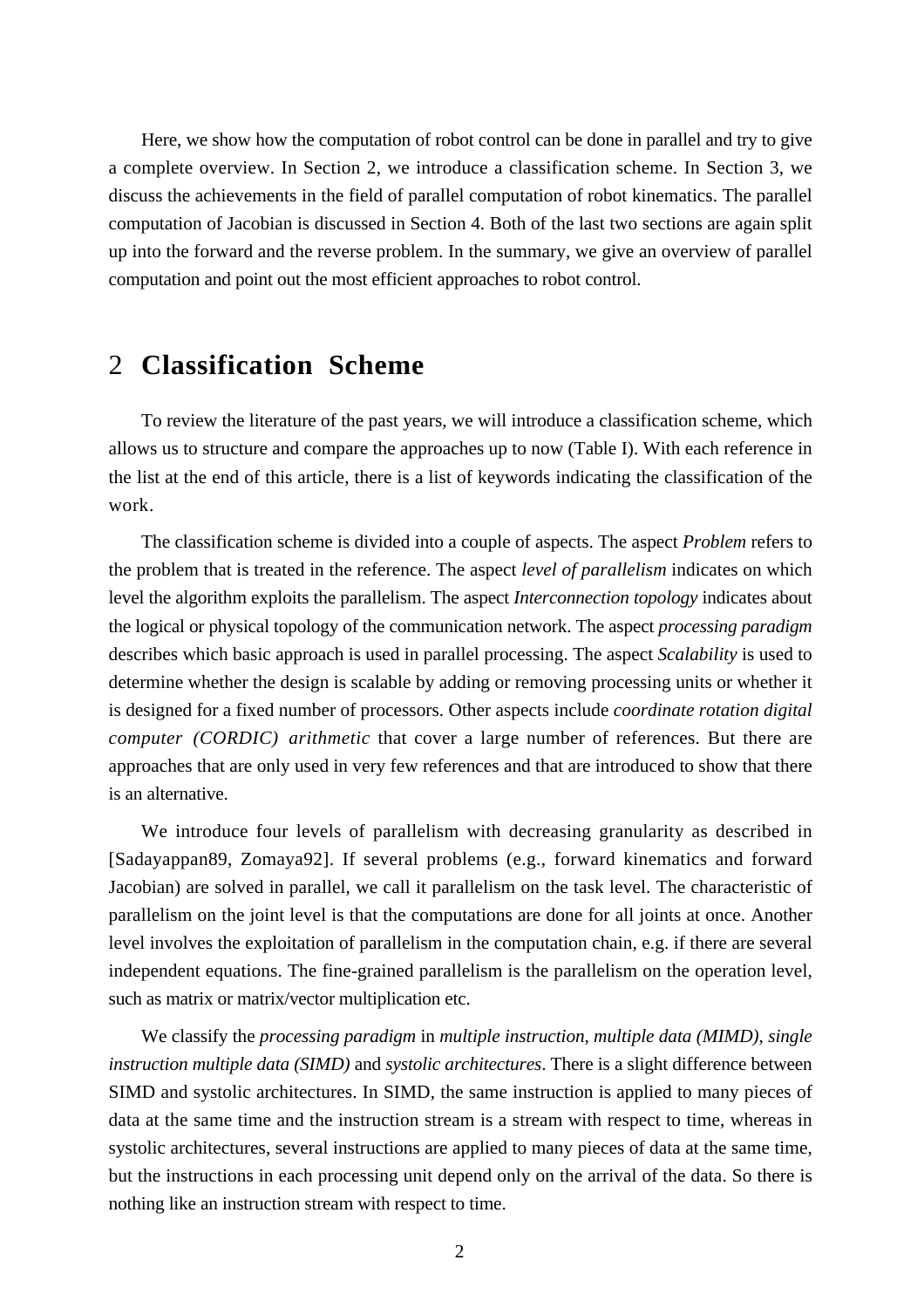We also distinguish between static and dynamic load balancing. If static load balancing is used, the task schedule is computed before the program is started. Dynamic load balancing also considers the current workload of the processors and different communication times at runtime. In the literature, both possibilities are called scheduling.

| Aspect                   | Keywords                                                                                                     |
|--------------------------|--------------------------------------------------------------------------------------------------------------|
| Problem                  | forward kinematics<br>reverse kinematics<br>forward Jacobian<br>reverse Jacobian                             |
| Level of parallelism     | task level<br>joint level<br>computation chain level<br>operation level                                      |
| Interconnection topology | array<br>tree<br>complete mesh<br>pipeline<br>hypercube<br>special purpose                                   |
| Processing paradigm      | <b>MIMD</b><br><b>SIMD</b><br>systolic architectures                                                         |
| Scalability              | scalable<br>not scalable                                                                                     |
| Others                   | <b>CORDIC</b><br>dynamic load balancing<br>static load balancing<br><b>VLSI</b><br>line-oriented robot model |

*Table I: List of Keywords for the classification of the different approaches to parallel computation of robot kinematics and Jacobian.*

## 3 **Parallel Kinematics**

### 3.1 **Forward kinematics**

In order to determine the current position and orientation of the end-effector, it is necessary to compute matrix multiplications and trigonometric functions. The matrices are 4x4 following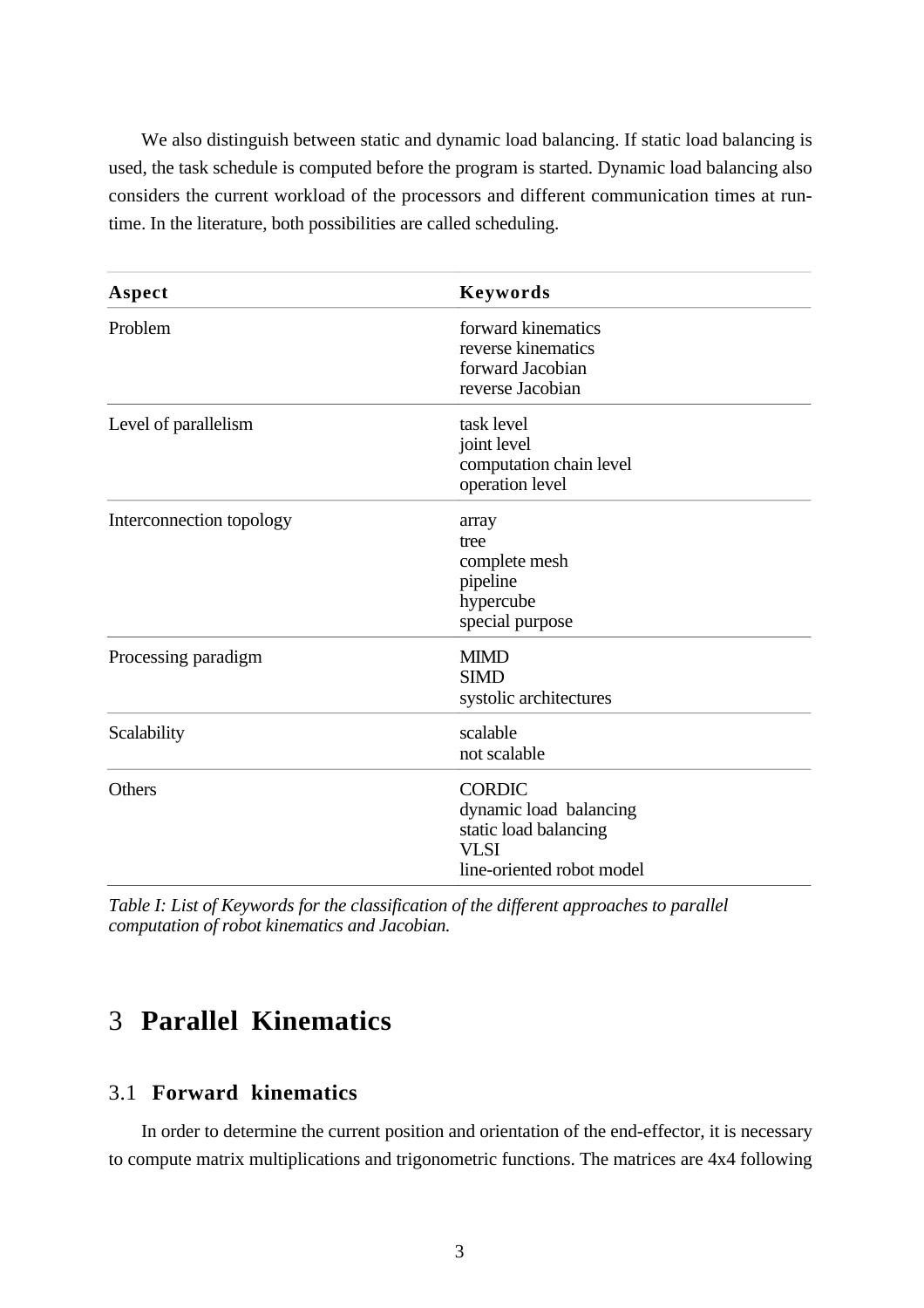the notation of Denavit-Hartenberg. Altogether, this computation defines a function from the joint angle set to the end-effector position and orientation.

For a manipulator with *n* joints, there are *n* matrices to multiply. It is possible to do these *n*-1 matrix-multiplications in parallel (joint level parallelism). It is also possible to do a matrixmultiplication in parallel, since the matrices have 4 rows and columns, which can be multiplied independently (operation level parallelism). The computation, the trigonometric functions, cannot be easily done in parallel. But there are also approaches that go in this direction.

In the following, we present the different approaches to the operation level, computation chain level, joint level and task level.

Hamisi and Fraser exploit the parallelization possibilities on the operation level in [Hamisi89]. They use a transputer network with seven T414s. In this article, the developing process and design of the MIMD computation, analysis and optimization is shown in detail. Because of limited transputer communication paths, their system is designed with only seven Transputers. Due to the small number of processors, the process is mapped onto the processing units (PEs) without an extra scheduling mechanism. Since they compute the forward kinematics incrementally, they compute the forward kinematics by computing the forward and reverse Jacobian in parallel. Hence, there is also parallelism on the task level. (See Section 4 for Jacobian.) For a six degree-of-freedom (DOF) manipulator, the forward kinematics is computed in 8.4 ms.

Another approach exploiting parallelism on the operation level can be found in [Funda90]. Funda and Paul test several distinct line-oriented representations of a spatial screw displacement. They consider line-based geometry of screws as a valuable tool for transforming lines (for example joint axes) between coordinate frames (of the joints). They obtain parallel solutions with up to 64 PEs and a speed-up by a factor of 12 to 38. One of the conclusions is that the point-based representations are simple, compact and computationally very efficient, and are therefore preferable in real-time applications in robotic control. This approach should be studied more closely, as it was never proved that line-oriented approaches are slower on special-purpose architectures.

Another article dealing with operation level parallelism is [Fijany92]. Fijany and Bejczy offer an architecture that uses parallelization on the joint and operation level. They combine the computation of forward kinematics with the computation of the Jacobian. The design called Algorithmically Specialized Parallel Architecture for Robotic Computations (ASPARC) is a MIMD architecture on the processing unit level and each processing unit is a SIMD architecture to exploit the parallelism on the operation level. The speed-up from the joint level parallelism is 2.3 and the overall speed-up is 9.6 for a six DOF manipulator.

Walker and Cavallaro use an array of CORDIC PEs to compute forward kinematics in [Walker93]. The coordinate transformation between the single joint frames are done in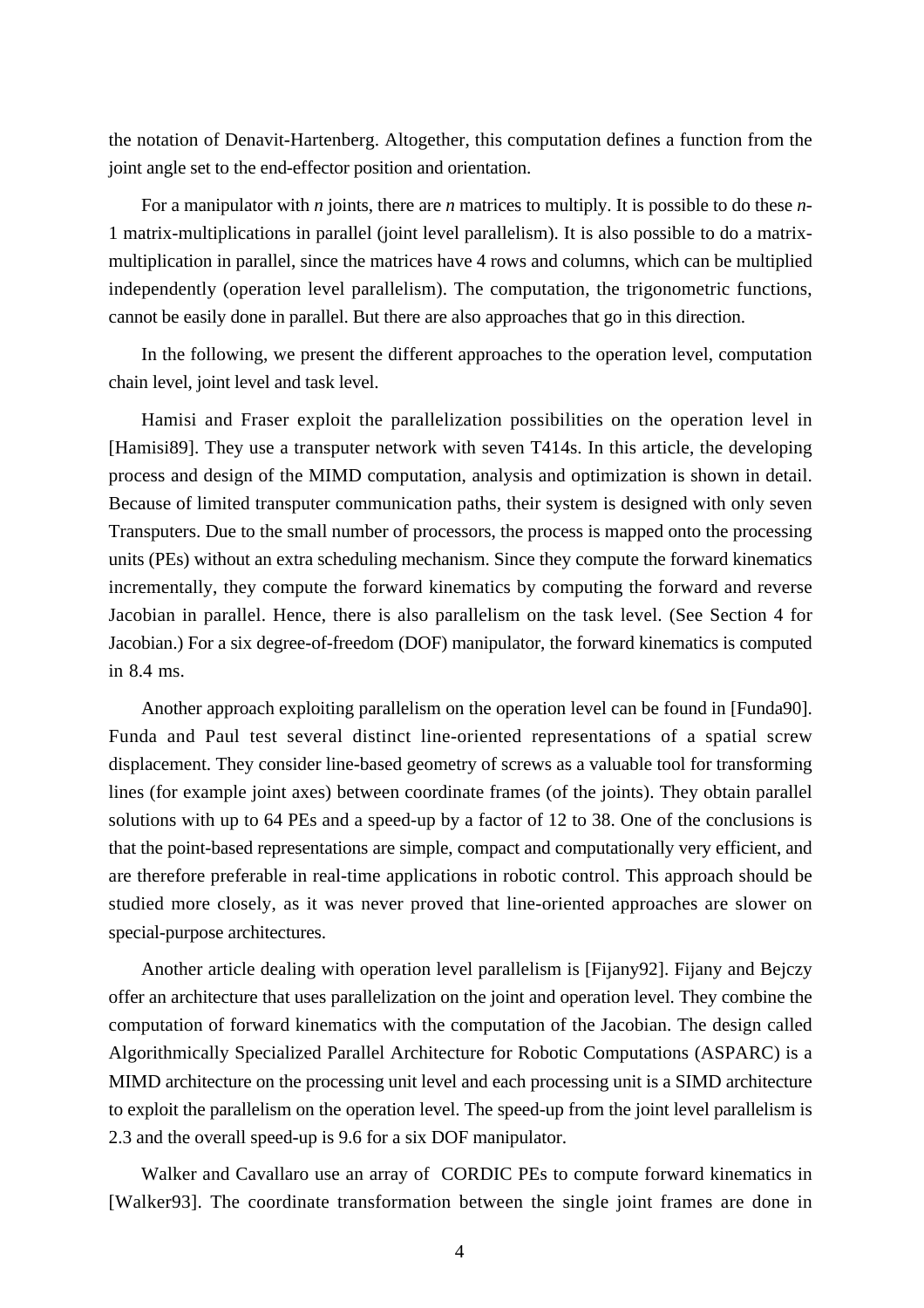CORDIC PEs as vector rotations, so they exploit operation level parallelism. Since they compute all four types of problems at the same time, they make use of task level parallelism and achieve total cycle rates of 400 µs.

There is only one implementation of forward kinematics on a single VLSI chip. This architecture is developed in [Leung87]. Leung and Shanblatt exploit parallelism on the operation level to achieve a cycle rate of about 10 µs for a six DOF manipulator. They conclude that the kinematic computation is no longer the bottleneck, but rather the data communication.

Barhen uses a scalable hypercube architecture for robot control. Barhen presents an implementation for robot dynamics but the architecture is also suitable for the computation of robot kinematics [Barhen87]. Static and dynamic load balancing techniques are used for distributing the computation tasks on the processors. In this way he considers the data transfer caused by the fact that the processors are not equally suited for the tasks since data transfer to neighbour processors is cheaper than data transfer to further processors.

Similar to this, Ahmad and Li propose a robot controller based on a multiple arithmetic processing unit (APU) in [Ahmad87]. They claim that special-purpose architectures are expensive to design and inflexible, so they decide to use a MIMD architecture similar to [Hamisi89]. With APUs or microprocessors able to execute floating point instructions in 100 ns, it is possible to design a fast multi-processor network. Also, such a design may be updated with faster processor types as they come onto the market. The authors present simulation results for a PUMA manipulator computed with a MC 68881 Arithmetic Coprocessor. They ignore the communication overhead and get a computation time with 8 APUs of 77 µs with a multiplying time of 6 µs and a speed-up of 6.9. They use a scheduling algorithm of the type depthfirst/implicit heuristic search (DF/IHS) for the distribution of the computation on multiple APUs. In [Ahmad89], they modify the DF/IHS algorithm and consider the communication overhead and even a possible contention. They compare several scheduling algorithms and conclude that the depth-first/minimized overhead heuristic search (DF/MOHS) is more suitable for forward kinematics since it minimizes the data transfer. Under the same conditions, they now get a computation time of 95  $\mu$ s. Another result of their simulations is that there is an optimal number of processors, since the communication time increases with an increasing number of processors.

Pedicone and Johnson present a Concurrent Processor Architecture for Control (CPAC) in [Pedicone87]. They design this special purpose architecture with two concurrent processors. One is a continuous processing element (CPE), the other is a discrete processing element (DPE). The CPE is a vector signal processor for computing the joint angles, the DPE controls discrete inputs and outputs. It also monitors, and if necessary intervenes in, the operation of the CPE. Since the CPE computes the joint angles for all joints at the same time, this design exploits the joint level parallelism.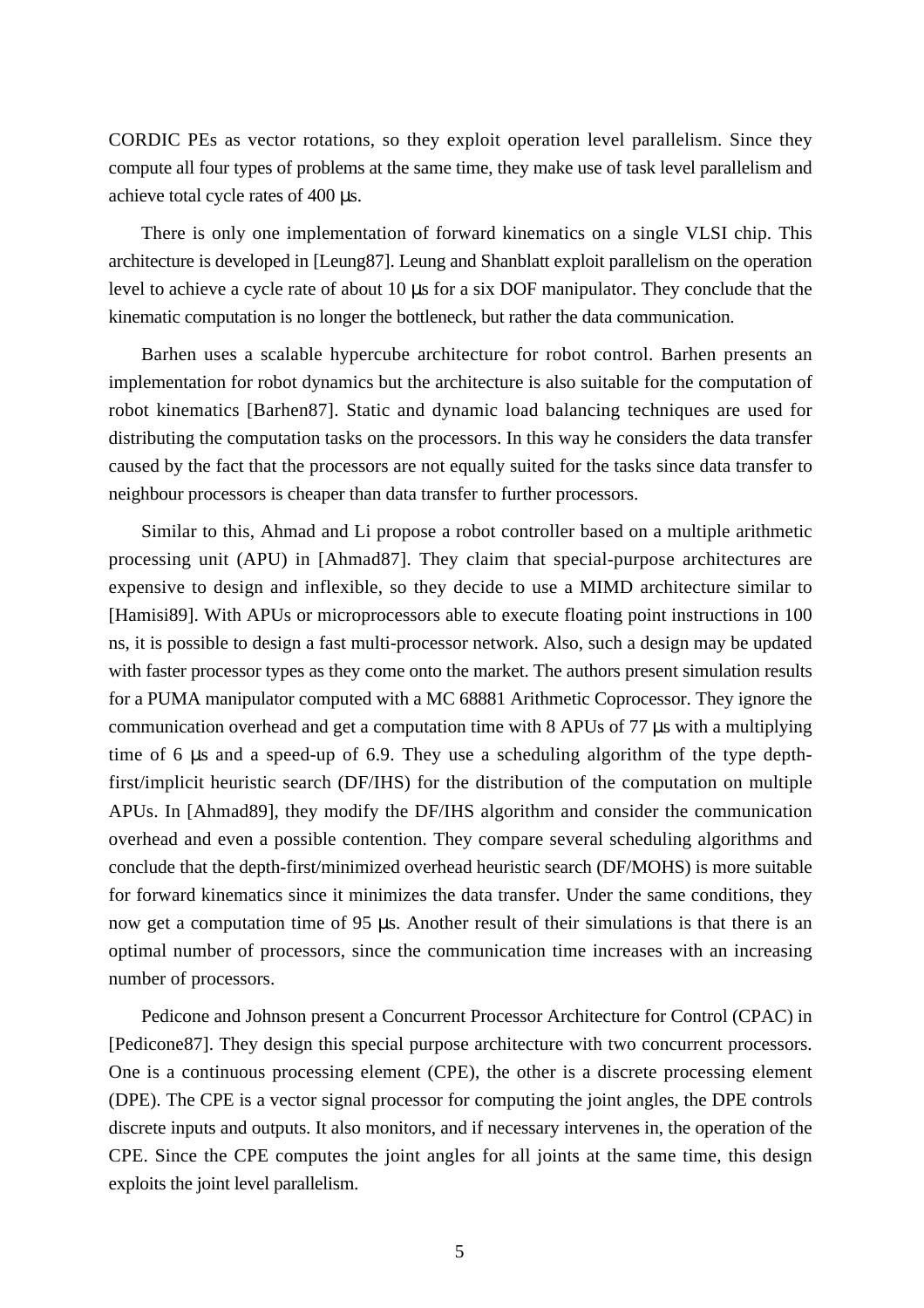Further exploitation of parallelism at the joint level is described in [Lin91]. Lin and Lee try to compute all the kinematic and dynamic problems with one architecture. The characteristics of the kinematic, Jacobian and dynamic algorithms are analyzed and the common features are extracted. Starting from this, they propose a reconfigurable dual network SIMD with *n* PEs. Thus, they are on the joint level of parallelization. They are able to solve all kinematic and dynamic problems by changing the configuration of the network by software. Another aim of their work is to make the network fault-tolerant.

An article exploiting the parallelism on the task level besides [Walker93] is [Chen86]. Chen et al. present a multiprocessor architecture with a bus network using five PEs as a linear array. While a single floating point operation needs 6 us, their kinematics computation achieves rates of 150 Hz. They divide orientation and position computations. With five PEs, there are two for orientation, two for position and one as the "Programming level". Their system manages the dynamics computation at the same time. They achieve a relative speed-up from 3 to 5 PEs of 1.36.

The only articles dealing with scheduling extensively are [Ahmad87] and [Ahmad89]. However, Ahmad and Li also achieve speed-ups of 7.6, which is less than the predicted speedup of 24 calculated by the product of the joint number (6) and the number of fine grained operations done in parallel (4). With a higher number of PEs, no further speed-up is possible. This indicates that scheduling is not necessary for forward kinematics and that parallelism can be more easily achieved by exploiting the parallelism on several levels, like in [Fijany92].

None of the speed-ups are higher than 10 in the presented approaches. Parallelization on the joint level will achieve a maximum speed-up of *n* for a manipulator with *n* joints. Most approaches parallelize on the operation level. On this level, the maximum speed-up is four due to the representation as 4x4 matrices. Therefore, for common industrial robots like PUMA or Stanford arm, there will be a speed-up of less than 4 *n*. Since most of the articles address only one level of parallelism the actual speed-up is much less.

#### 3.2 **Reverse Kinematics**

The task of reverse kinematics is to compute the joint angle set from the position and orientation of the end-effector. This is the inverse of the function defined in the previous section. There are several ways to compute this inverse function as described by Lee and Chang in [Lee87]: inverse transform (closed form), screw algebra, dual matrices, dual quaternion, iterative, and the geometric approach. In the following, we present the iterative form and the closed form, where the closed form references are classified as to whether they use the CORDIC architecture or not.

. The iterative way, as proposed by [Tsai85], has not been further investigated for parallel processing. This is because the iterative solution requires more computations than the closed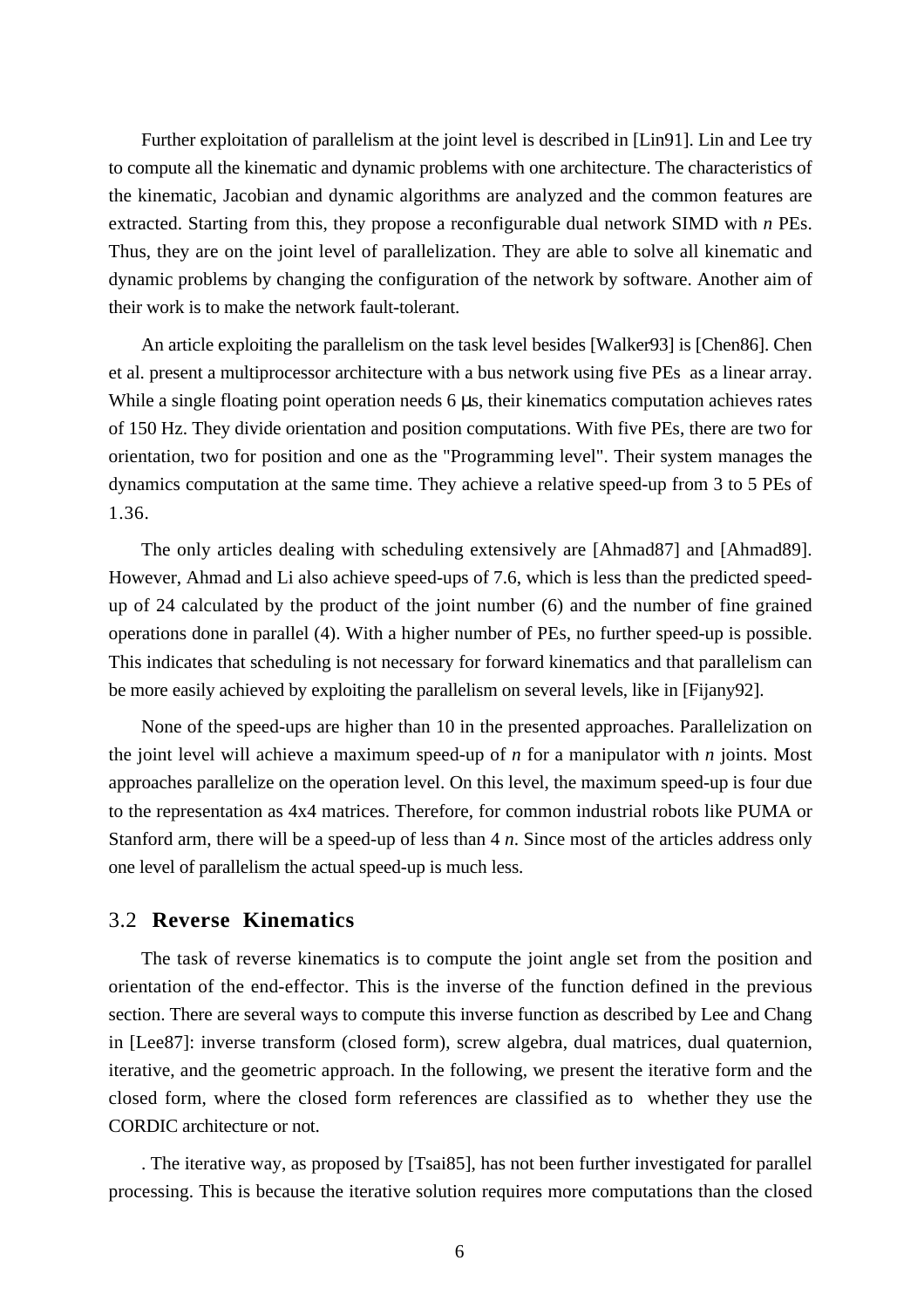form. Additionally, neither guarantees convergence nor is it suited for parallelizing since the next iteration step can be computed as soon as the previous one has been finished.

For the most common industrial robots like PUMA, Stanford, ASEA or MINIMOVER, there is the solution for the joint angle set in closed form. In this case, the computation is much easier because the problems of existence and uniqueness are solved. In [Lee87], the necessary computations are given: multiplications, additions, square root, and transcendental function operations. All these are floating point operations, and so the main goal should be to speed up the computation of these floating point operations rather than to speed up the matrix operations as for forward kinematics. They propose that a CORDIC architecture should do the computation work, and they present an architecture with a latency time of 720 us and a new computation result every 40 µs. They decompose the joint angle equations manually in computational modules, which are executed by a CORDIC processor. Then, the acyclic directed graph resulting from the data dependencies is balanced by inserting delay buffers. By using special tapped-delay-line-buffers, the number of buffers resulting in a maximum pipelined design is reduced.

In the same year, Wang and Butner presented a new architecture in [Wang87], for which they also used a CORDIC subsystem, which computes new results every 50 µs. A special purpose processor is designed to do the computational work. Up to four of these can work in parallel, and hence parallelize on the highest level. The processors can be controlled independently, so that besides reverse kinematics, other computations can be done on idle processors. A minimal configuration consists of one processor and can control up to ten synchronized axes. The maximal configuration has four processors and can control up to 40 axes. Since there are three separate buses and three independent data paths in the special purpose processor, it parallelizes the vector additions and multiplications (operation level parallelism). But there is a CORDIC subsystem which does the expensive floating point and trigonometric evaluations efficiently.

The authors of [Harber88] use the results of [Lee87] and enhance them to construct the system on a single VLSI chip. The original work has been modified to allow the use of bitserial CORDIC processors. The computation time is reduced and the throughput of the pipeline is increased, since normalization of the output of a CORDIC processor is avoided. They do the normalization not as usual done by introducing additional CORDIC iterations, but by adding stand-alone bit-serial constant multipliers, which do this in less time.

Another architecture using CORDIC processors is the one by Walker and Cavallaro [Walker93]. They use an array of 16 CORDIC processors as a systolic array and combine it with a general-purpose processor. They compute the reverse kinematics in parallel by computing the Jacobian matrix and its pseudoinverse in parallel. Then they use a 'resolved-rate' approach to compute the joint velocities from the pseudoinverse Jacobian in the general-purpose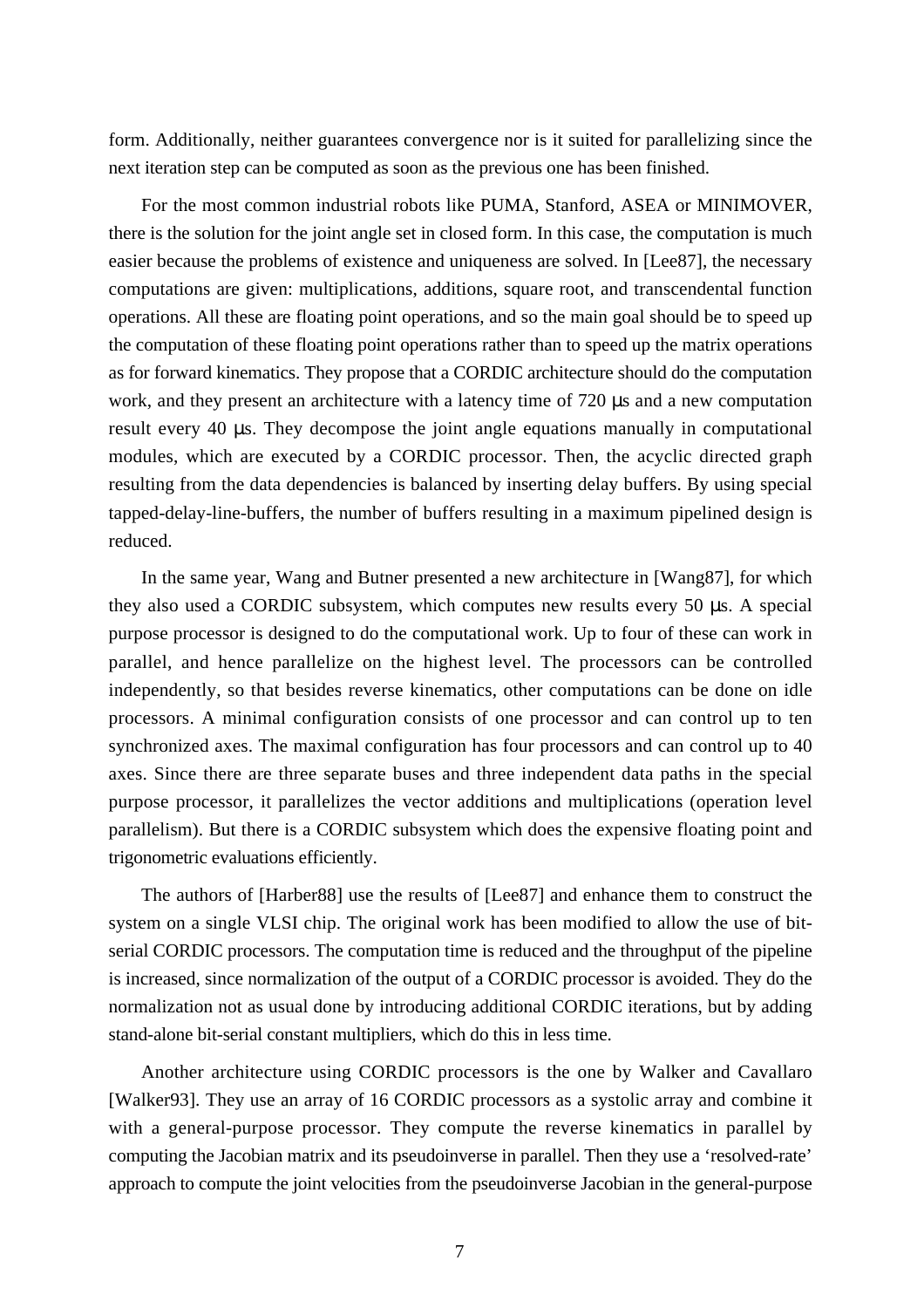processor. Therefore, matrix-vector multiplications have to be executed. The desired joint angles can be obtained from the current joint velocities and joint angles. The array is also able to perform the computation of forward kinematics. Thus, all kinematic and Jacobian computations can be done by this architecture. They have a higher flexibility than [Wang87] because they use the same systolic array for multiple algorithms and, thus, the CORDIC processors are no longer a part of one pipeline but of many. It is more suitable than most approaches since they do not depend on an existing closed form solution and their architecture is able to manage nonredundant manipulators. They implement the systolic array in VLSI since they achieve shorter computation times with it. Using this, they exploit the parallelism at the task level and at the operation level.

The authors of [Ahmad87] and [Ahmad89] propose a MIMD architecture with static load balancing. They compare different scheduling algorithms and compute the reverse kinematics in about 400 µs. They use a scalable number of arithmetic processing units (APU), so that they can adapt to closed form solutions for different manipulators independent of the number of joints. As mentioned in Section 3.1, they parallelize at the computation chain level. The authors Zhang and Paul also apply the MIMD processing paradigm in the references [Zhang90] and [Zhang91]. They use the closed form solution to compute the reverse kinematics. They extrapolate the joint angles for the current computation from that from earlier computations, in order to remove the data dependencies between the single equations. With this loss of dependency the equations can be easily done in parallel. Not only do they try to increase the data throughput as in [Lee87], but also to reduce the latency time. They use a multiprocessor system with one computing processor for each joint and one supervisor. They achieve a speedup of approximately 2.

For parallel manipulators, Gosselin exploits the mechanical architectur to obtain parallel computational algorithms [Gosselin96]. For the reverse kinematics, he obtains an independent equation for each joint computing the length of each manipulator with given position and orientation of the platform. Thus, this is joint level parallelism. He achieves a theoretical speedup of *n*.

The last article [Nabhan95] in this section deals with the general parallelization of robotic computational tasks. Nabhan and Zomaya use a graph-based approach to map computational tasks on a MIMD architecture. Their algorithm automatically generates the task graph for a given architecture. The algorithm considers the network topology and communication constraints, making it scalable for a different number of processors. The whole parallelizing process is done automatically: For a chosen robot manipulator, the computational model is generated and simplified; a task graph is generated, compressed and the tasks are assigned to the processors. They develop a special annealing algorithm, since the dynamic-highest-levelfirst/most-immediate-successors-first (DHLF/MISF) is time consuming.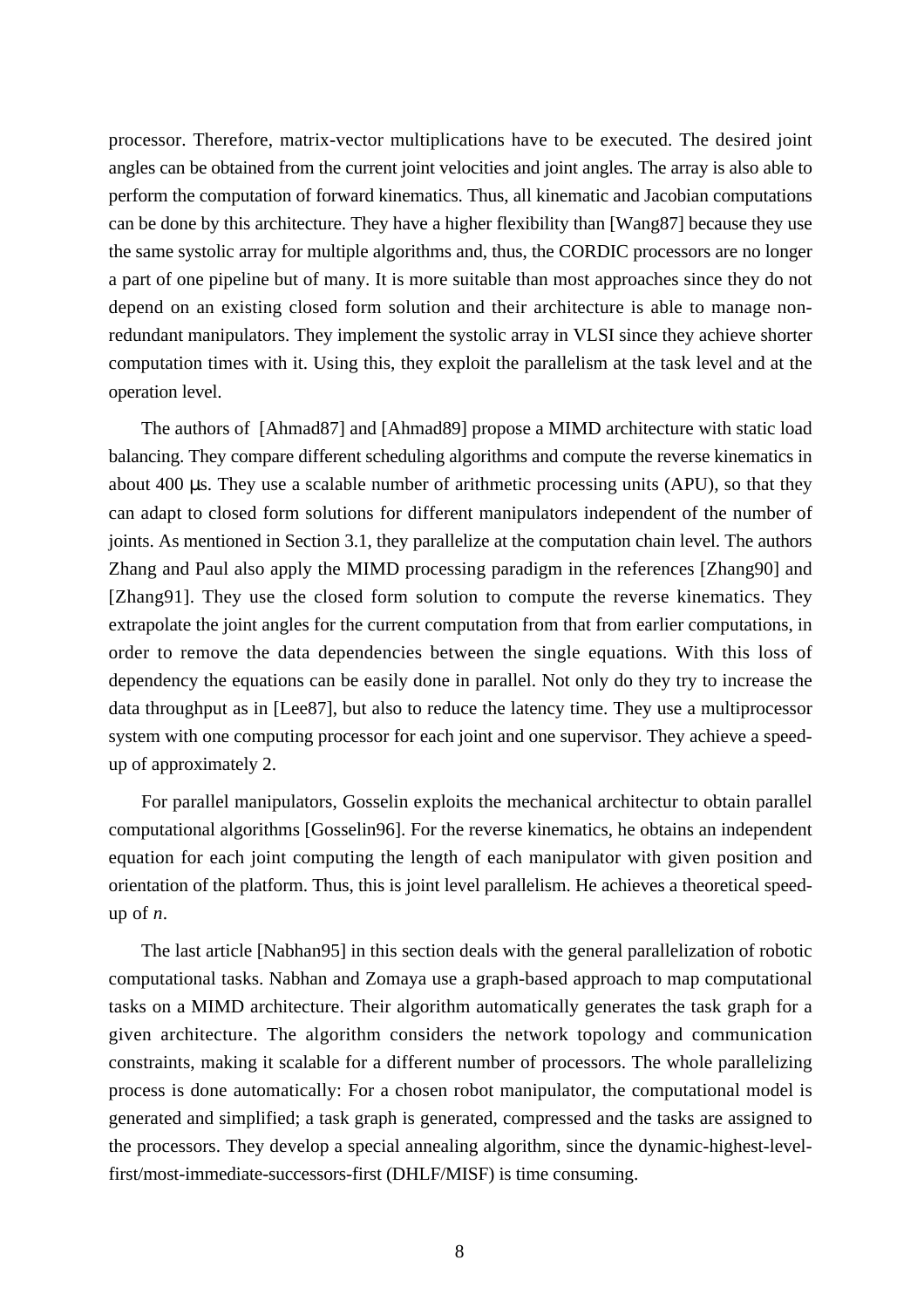Other computation methods than the iterative or the closed form are listed in [Lee87]. None seem to be interesting enough to encourage further research work.

## 4 **Parallel Jacobian**

#### 4.1 **Forward Jacobian**

The computation of the forward Jacobian is similar to the forward kinematics, so many references deal with both problems. The velocity of the end-effector should be computed from the joint rates. This requires coordinate transformations from one joint to every other joint. Coordinate transformations require, for example, the multiplication of matrices as introduced by Denavit and Hardenberg.

There are three main approaches to the forward Jacobian: General-purpose architectures not specially designed for the problem of robot control, spezialized architectures with generalpurpose processors or arithmetic units, and architectures especially designed for robot control with microprocessors that are not off-the-shelf.

In the following, we will discuss these three approaches of robot arm control. The early approaches using general-purpose architectures use only scheduling approaches. Luh and Lin divided the entire task into subtasks in [Luh82] and rearranged them to distribute the computational tasks efficiently on multiple PEs. They ignored the data transfer time since this consumes less time then their simulated time of 50 µs per multiplication. They assumed a MIMD architecture with general-purpose PEs and they assigned one PE to each joint exploiting parallelism at the joint level. Although they mainly consider dynamic computations, their work is adaptable for Jacobian computations since the main issue of their work is the design of a near-optimal scheduling algorithm. This work is continued by Kasahara and Narita in [Kasahara85] who use common 8086 and 8087 processors and a scalable MIMD architecture. They also consider the dynamics problem, but their results in scheduling and load balancing are also applicable for the forward Jacobian. They employ two scheduling algorithms: DF/IHS, as discussed in Section 3.1, and Critical Path / Most Immediate Successors First (CP/MISF). They recommend DF/IHS since with CP/MISF the optimality and accuracy of the result can not be guaranteed. Another approach based on general-purpose architectures was investigated by Kokusho et al. in [Kokusho95]. In a multi-transputer network, they use a double-layered load distribution with a DF/IHS for the logical layer and a Distributed Problem Solver for Task Scheduling (DPSTS) for the physical layer. This is because the DF/IHS cannot consider timedelay due to inter-processor communication and the cost for message routings. The DPSTS modifies and optimizes the schedule received from DF/IHS according to the architectural features. The DPSTS is implemented as a part of the firmware on each PE. Finally, an article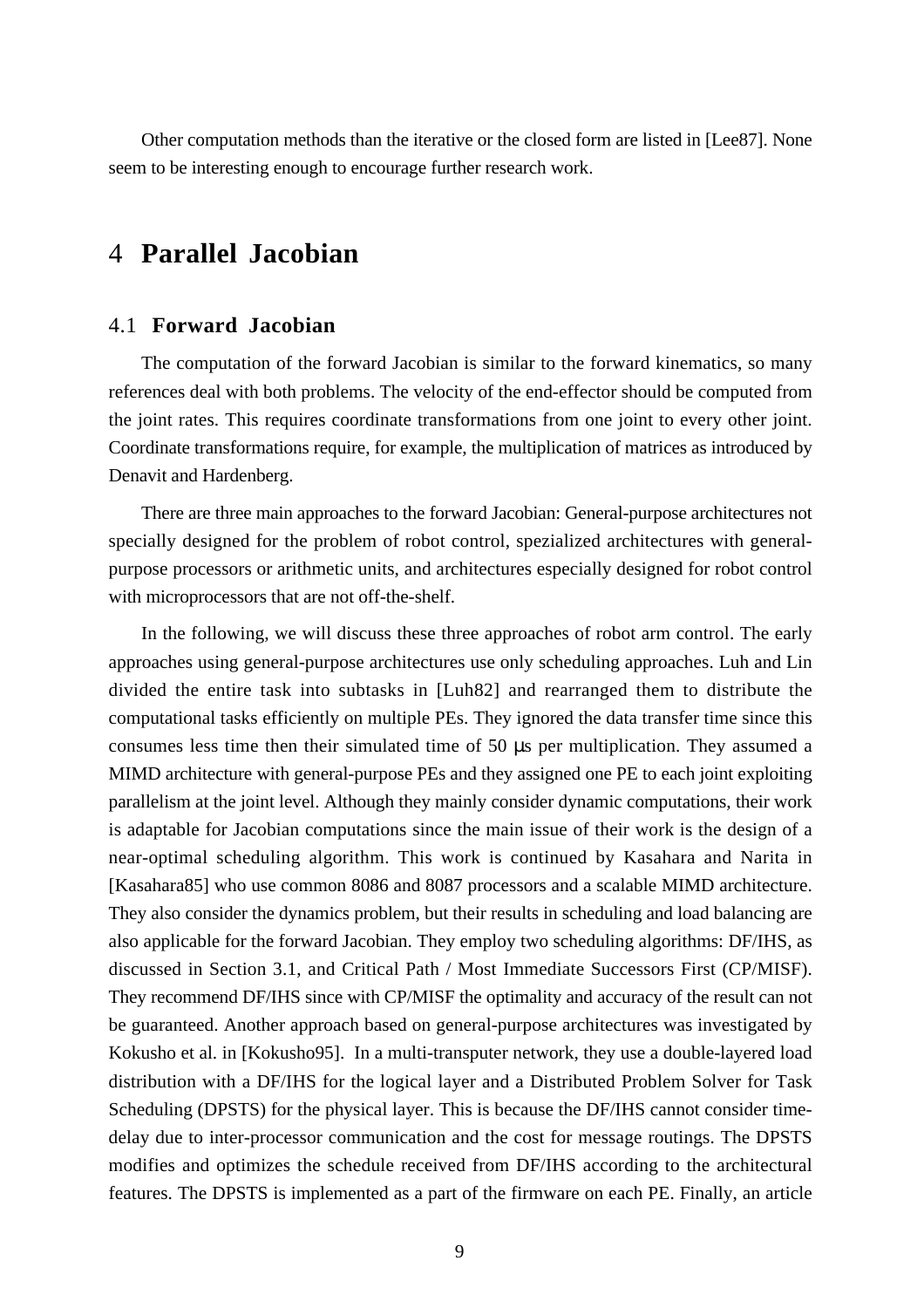handling the parallel processing on general MIMD architectures is [Nabhan95] by Nabhan and Zomaya. They exploit the parallelism on the level of the computation chain using a graph-based approach that considers the communication overhead, congestion possibilities, and the network topology. Therefore, it is independent of the concrete hardware implementation. They achieved computation times for the forward Jacobian in the range of 50 µs and a speed-up of 1.5 with 4 PEs for a PUMA560. Thus, they showed that it is not necessary to develop an expensive special-purpose architecture or even special PEs to solve the forward Jacobian. These approaches with general-purpose architectures can be scalable and a change in the algorithm does not cause any change in the hardware.

As mentioned in Section 3.1, Hamisi and Fraser described the implementation on a network of transputers in [Hamisi89]. This article covers another approach: They use a specialpurpose network topology and general-purpose PEs. Therefore, they can use cheap components to adapt their hardware to the problem of robot control and exploit the potential of parallelism in the algorithm. The main difference from the previously discussed approaches is to adapt the specialization of the network topology to the problems of robot control. In [Hamisi89], the control itself is done by computing the actual position of the end-effector with forward kinematics, and at the same time computing the forward Jacobian. From that the reverse Jacobian is calculated to compute the necessary joint rates from the difference of the actual and desired positions of the end-effector in order to correct the position. The level of parallelism is the joint level, since it assigns a PE to each column of the Jacobian matrix. The columns of the Jacobian describe the corresponding joint rates. There is also parallelism at the task level since Hamisi and Fraser compute forward kinematics and the Jacobian in parallel. They achieve a computation time of 6.1 ms and a speed-up of 2.9 for a six DOF manipulator with 6 PEs. A second approach uses common PEs with no special assumptions and a specialized hardware and software architecture [Lin91]. Contrary to [Hamisi89], Lin and Lee do not use a MIMD but a SIMD topology. They assume that advanced robot control schemes require all four kinematics and Jacobian problems and additionally the dynamics problem. So they designed a machine providing the flexibility to solve all problems while maintaining high efficiency. To achieve this, they study these features of the robot control problems and describe a parallel architecture that matches the common features. They exploit parallelism at the jointlevel using identical PEs for each joint and two reconfigurable networks. They show the implementation of dynamics computations, but as the authors point out, it is also suited for kinematics and Jacobian computation. In [Zomaya92], Zomaya presents different architectures to implement parallel Jacobian computation. In all architectures, the parallelism at the joint level is exploited using T414 and T800 transputers. Various network schemes to minimize the data transfer between the PEs are investigated. As a result, the minimization of data transfer between the PEs is more important than a uniform load of each PE. With an architecture with 7 PEs for a six DOF manipulator, a computation time of 0.38 µs and a speed-up of 5.5 is achieved. The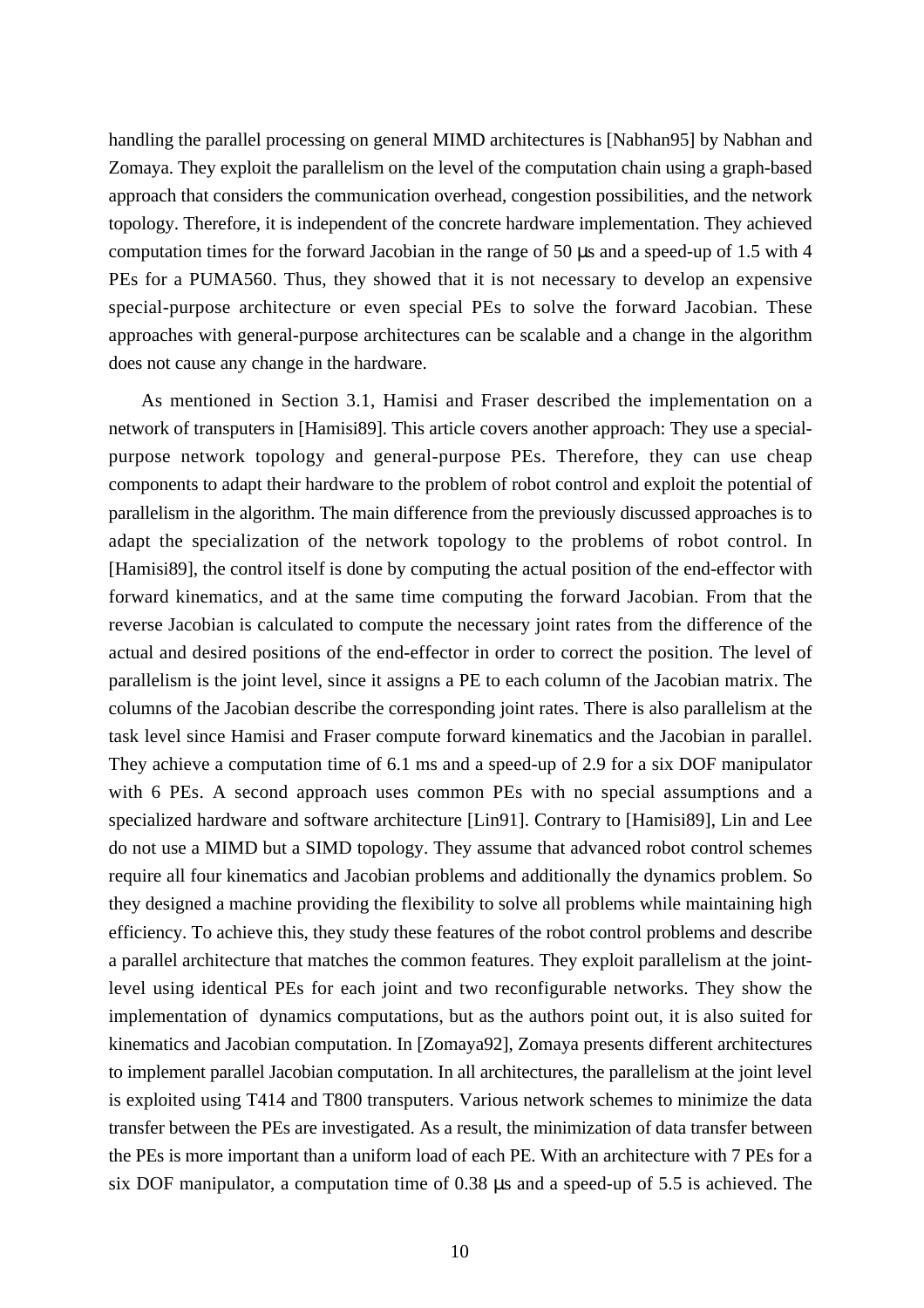article by Gosselin [Gosselin96] presents no processing paradigm, but since the algorithms for reverse kinematics and forward Jacobian are presented with each PE doing the same, we suggest the SIMD topology. Hence, this reference with a speed-up of *n* is classified as one with a special-purpose network topology and general-purpose PEs.

One of the first articles using systolic networks to compute the forward Jacobian is [Orin87] by Orin, Olson and Chao. Orin and Schrader have published a serial algorithm to compute the Jacobian in [Orin84]. The difficulties in implementing in real time led them to a parallel approach. They discuss a serial, a pipeline and a parallel algorithm for the computation of the Jacobian. They conclude that it is possible to reduce the computation time from O(*n*) to  $O(\log n)$ , and for  $n = 7$ , to achieve a speed-up of 2.35 with 8 PEs with a parallel algorithm exploiting the joint level parallelism. The pipeline algorithm can reduce the computation time and therefore improve data throughput, but the latency time is the same as in the serial case. They introduce additional redundant computations in the parallel algorithm to achieve local communication. They use the hypercube topology, since the single matrix operations can be simply mapped on it. Furthermore, it is possible to propagate a result in log *n* steps to *n* PEs, so that the desired O(log *n*) time could be achieved. After the algorithm and the architecture were designed, they designed a robotics processor on a VLSI chip with four ports and four internal buses based on a Harvard architecture. In [Yeung88] and [Yeung89], Yeung and Lee compared the Jacobian computation on the uniprocessor, SIMD, and systolic architectures. They offer two possibilities for the systolic case: a linear pipeline with 18 PEs and a computation time of O(*n*) or a parallel pipeline with O(*n* log *n*) PEs and a computation time of 3 cycles. The systolic architectures are completely implemented in VLSI. The main point of these four articles on systolic architectures and their implementation in VLSI is the fact that the Jacobian computation is not only faster because of faster computation times of primitive operations and communication times in a systolic array, but also because the algorithms implementable in VLSI are in O(log *n*). In [Sadayappan89] and in the later publication [Orin91], Sadayappan, Ling, Olson and Orin introduced the idea of parallelism on different levels. They designed an architecture on two levels. They developed a Robotics Vector Processor (RVP), which contains three multipliers and three adders controlled as a SIMD to exploit parallelism on the operation level, since the main task was to multiply matrices and vectors. The RVPs themselves are controlled as MIMD, so that their task can be presented in the usual task graph for applying schedule optimization. Hence, the level exploited here is the computation chain level. Two further references, [Walker93] and [Hemkumar94], consider the implementation of CORDIC arithmetic for Jacobian computation. The CORDIC arithmetic is implemented in VLSI. In [Walker93], the architecture is systolic, since that is the most suitable for CORDIC processors. Hemkumar and Cavallaro consider the difficulty of computing the forward and reverse Jacobian for redundant manipulators. See Section 4.2. They also use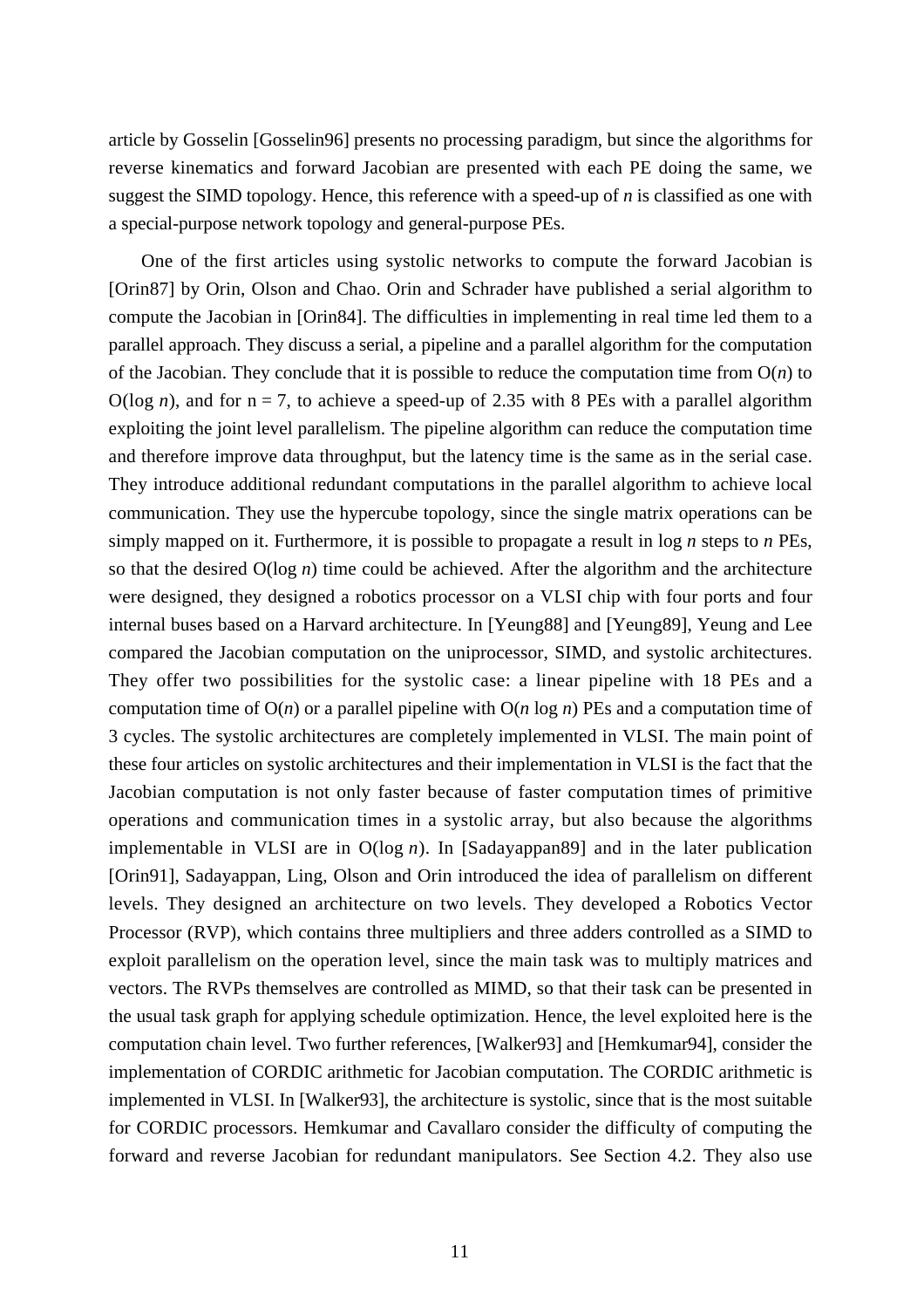CORDIC PEs to combine them in a systolic array to form a systolic machine, which is then implemented in VLSI.

Comparing the different approaches, it seems that there are advantages and disadvantages for all of them. But since the general-purpose PEs in special-purpose interconnection networks achieve a computation time of 0.38 µs in [Zomaya92], making real-time control possible, it is questionable whether the further speed-up of VLSI implementation justifies its inflexibility. On the other hand, the exploitation of the operation level is only valuable in VLSI implementation, since the communication overhead would otherwise be too big.

#### 4.2 **Reverse Jacobian**

The problem of the reverse Jacobian is to compute the joint velocities from the desired endeffector velocity. There are more computations to be made than for the former three problems. The computations are matrix multiplication, vector addition, matrix-vector multiplication and the computation of the inverse or pseudo-inverse of the Jacobian.

For non-redundant manipulators, the computation of the reverse Jacobian is the inversion of the Jacobian matrix computed for the forward Jacobian. The articles [Hamisi89, Zomaya92, Fujioka93, Kokusho95] consider this case. In the redundant case, where the inverse matrix does not exist, a pseudo-inverse must be computed. This case is treated in [Chang89, Walker93, Hemkumar94, Maciejewski94]. There are two equations to compute the joint velocities using the pseudo-inverse: one with a projection of an arbitrary vector on the null space of the Jacobian, the other using some secondary criterion to fix the arbitrary vector. The first equation is the faster one in most references, since there are less operations to do.

The first article considering the singularities in robot work space is [Chang89]. Chang and Lee concentrate on the problem of numerical instabilities in the computation in the pseudoinverse of the Jacobian. They use a residue arithmetic to avoid floating point errors. Their parallelization is hence on three levels: they use a data-driven processor array for exploiting the operation level parallelism, a linear array as a pipeline to exploit the joint level parallelism, and separate processing units for any modulus in the residue arithmetic as a very fine grained level under the operation level. The number of moduli is in the range of two to ten, depending on the desired numerical precision. Especially exploiting parallelism in the residue arithmetic makes the parallel design valuable. The theoretical speed-up is 4.*m*.*n*, where *n* is the joint number and *m* the number of moduli. For a six DOF manipulator the speed-up is about 120. They achieve a latency time of 7 µs for a 12-DOF manipulator.

The architecture proposed by Walker and Cavallaro [Walker93] is also capable of computing the pseudo-inverse Jacobian since their CORDIC array is able to compute the singular value decomposition (SVD). With this, the pseudo-inverse can be easily computed. As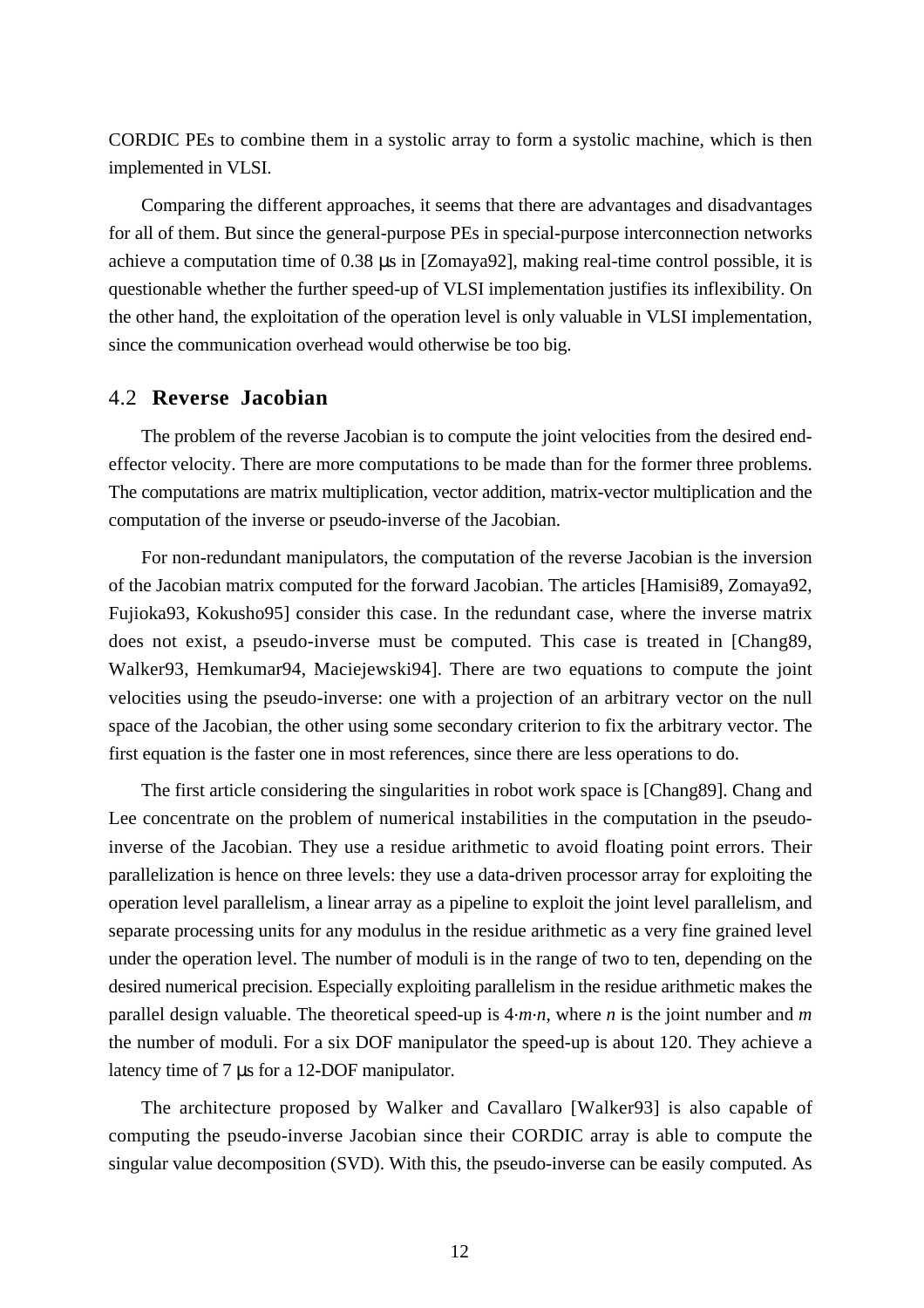mentioned in Section 3, they exploit parallelism at the task level, and, similar to [Chang89], at the operation level by computing the rows of the pseudo-inverse Jacobian.

A further approach for redundant manipulators is discussed by Hemkumar and Cavallaro in [Hemkumar94]. They use an array of CORDIC PEs to exploit parallelism on the operation level. Different implementations of CORDIC PEs are investigated to speed-up the SVD computation and matrix multiplication. The use of CORDIC leads to an operation level parallelism. In contrast to [Walker93], they do not use an array of CORDIC PEs but a specialpurpose topology. The latest work investigating parallel computations of reverse Jacobian for redundant manipulators is [Maciejewski94]. Maciejewski and Reagin achieve a speed-up of 3.61 with four digital signal processors (DSP) for a seven DOF manipulator (CESAR). As opposed to other approaches, they exploit parallelism at the joint level, since they calculate two columns of the SVD in each PE. Each of four PEs communicate with two other PEs since the PEs are lined up in a linear array.

An approach not considering singularities in the manipulator work space is presented in [Hamisi89]. They compute the reverse Jacobian as an inversion of the forward Jacobian using Gaussian elimination. Their transputer cluster exploits joint level parallelism since each of the six PEs calculates a column needed for a six DOF manipulator. They use the MIMD as the processing paradigm, though they do not use a scheduling algorithm. Since they use a special purpose interconnection topology, their approach is not scalable without complete redesign. Zomaya uses a Transputer network like Hamisi and Fraser in [Zomaya92]. He discusses the methods for parallel inversion. As a result, he concludes that the Gaussian elimination method is faster then the Gauss-Jordan method. Although the speed-ups with Gauss-Jordan are higher. The computation time for a six DOF is 0.64  $\mu$ s and the speed-up is 2.2 with 3 PEs.

An interesting approach is [Fujioka93]. Fujioka and Kameyama design a PE using VLSI techniques. They combine two adders and two multipliers on each PE to exploit operation level parallelism. Since each PE has a switching unit for its input and output, they can be configured in different topologies for different problems. E.g., for vector addition, they can be configured as a linear array, and for matrix multiplication they can be configured as an two-dimensional array. Since the PEs are reconfigurable, the architecture is scalable. Fujioka and Kameyama achieve a latency time of less than 32 µs for a twelve DOF redundant manipulator. As the number of PEs increases with increasing number of controlled joints, they also exploit the parallelism of joint level.

Finally, Kokusho et al. discuss the use of scheduling algorithms and load-distribution mechanisms for MIMD architectures for computing robot control in [Kokusho95]. Since they use scheduling algorithms, it is obvious that they exploit parallelism at the computation chain level. They achieve speed-ups up to 3 with 25 PEs for the Stanford arm. They assume a square array as the interconnection topology.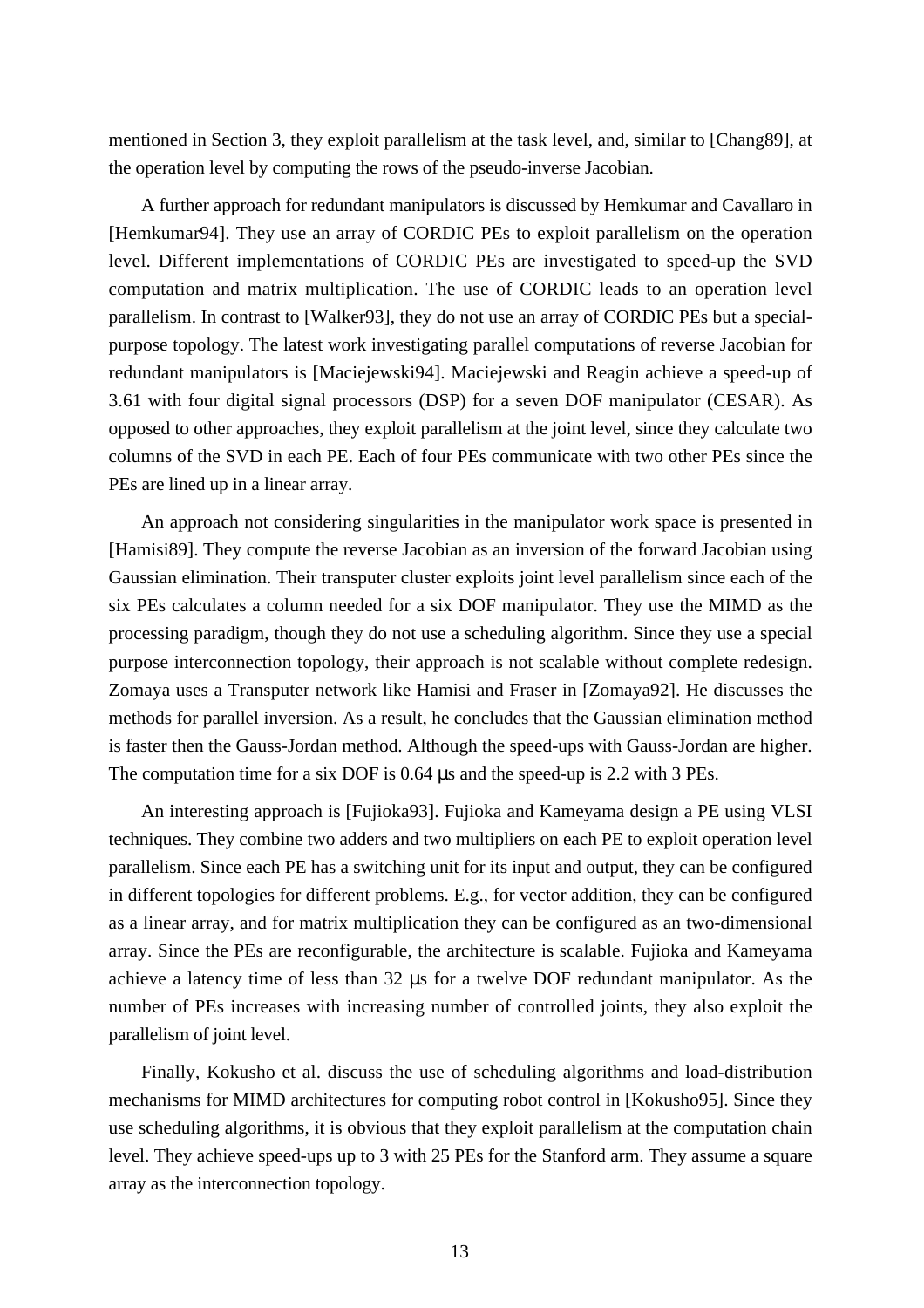As presented, there are approaches using all levels of parallelism. The most promising approaches seem to be the ones using parallelism on the joint and operation levels, whereas the computation chain level suffers from low efficiency. As shown in [Zomaya92], for nonredundant manipulators it is neither necessary to implement the algorithm in VLSI nor to use special-purpose PEs like CORDIC. Even the most complex problem of robot position control, the reverse Jacobian, can be computed in real-time using appropriate parallel architectures with general-purpose PEs. For redundant manipulators, the additional computation work requires a parallelization on many levels like in [Chang89], but this case seems to be solvable in real-time also.

### 5 **Summary**

We have shown that the parallel processing approaches of robot kinematics and Jacobian render short computation times. Hence, the architectures and algorithms developed for parallel robot control allow real-time applications, since common latency times are less than  $50 \mu s$  for all four problems of robot control. This is far below the cycle rates of a manipulator (a few ms). There is still a great demand for faster computation, since with increasing number of manipulator joints, e.g., for a replica of the human hand or for mechanically stiff, parallel manipulators, only parallel approaches can calculate this in about the same time as for six DOF manipulators [Gosselin96]. The other main reason for perpetual demand on more computational power is the wish to reduce positioning errors through further reduction of the sample rate [Zhang91, Khosla87]. Other incentives for reducing computation time are the skills of advanced robots. Tactile and vision sensors make it possible to avoid moving obstacles, but to do this, the robot kinematics has to be fast enough to evade or stop effectively [Khosla87].

The individual articles reflect the variety of possible approaches. Our list of keywords in Table I serves as an overview of these approaches. The conclusion as to which architecture or parallelization is best cannot be made. There are too many advantages and disadvantages for each approach. There is no such thing as a universal parallel robot control architecture, though some authors claim this. There is still a wide field of research to be done for developing small, cheap, flexible, fast robot control systems with parallel processing.

### **Acknowledgements**

The work was performed at the Institute for Real-Time Computer Systems and Robotics (IPR) under Prof. Dr.-Ing. U. Rembold, Prof. Dr.-Ing. H. Wörn, and Prof. Dr.-Ing. R.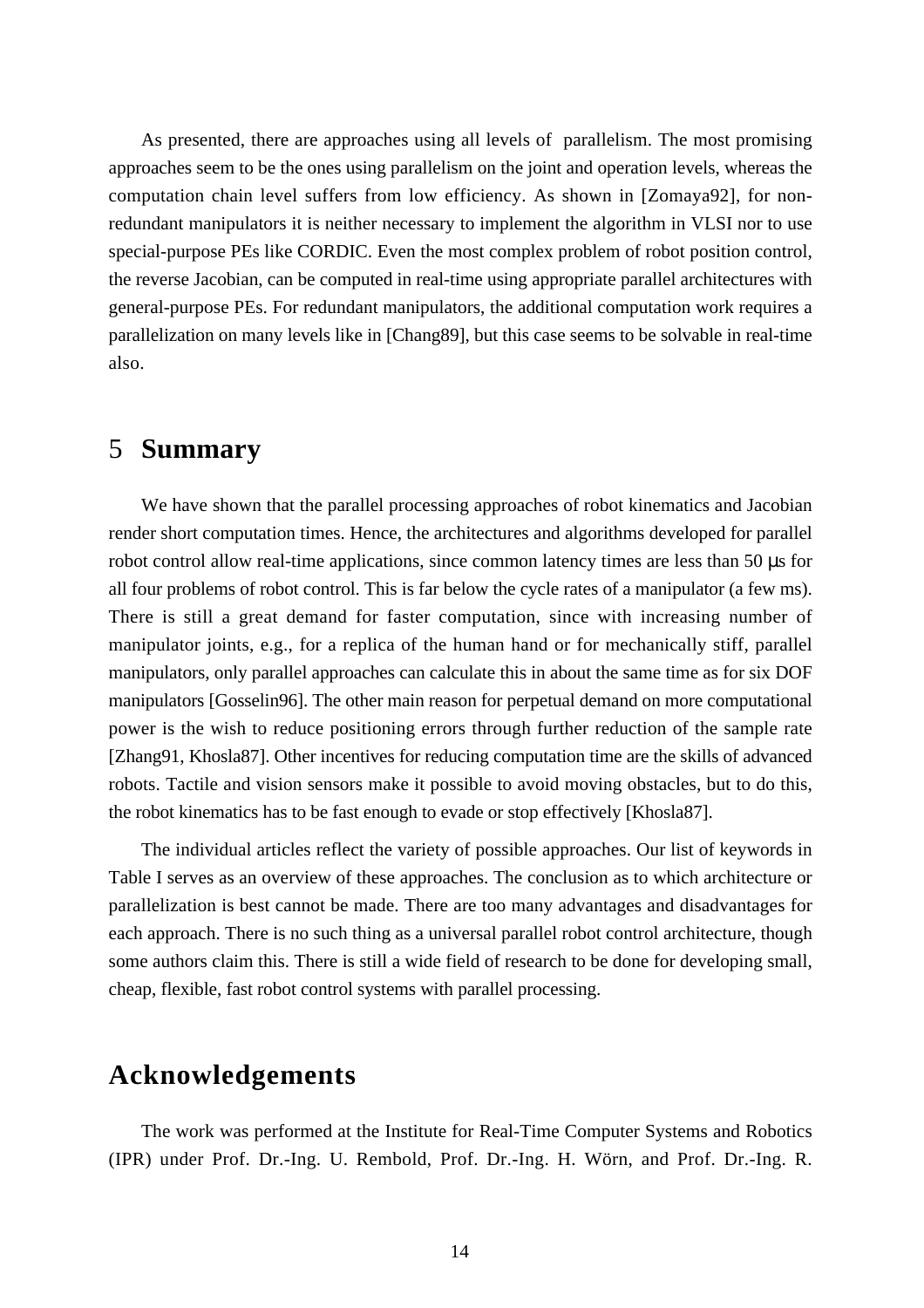Dillmann at University of Karlsruhe. We wish to thank Albert Y. Zomaya for his interest in our work. Many thanks to Stefanie Grupp for proof-reading.

# **References**

| [Ahmad87]   | S. Ahmad & B. Li: Optimal design of multiple arithmetic processor-based<br>robot controllers. Proc. 1987 IEEE Int. Conf. on Robotics and Automation,<br>pp. 660-663, 1987.<br>Keywords: forward and reverse kinematics, computation chain level, one<br>dimensional array, MIMD, static load balancing, scalable.                                                                                              |
|-------------|----------------------------------------------------------------------------------------------------------------------------------------------------------------------------------------------------------------------------------------------------------------------------------------------------------------------------------------------------------------------------------------------------------------|
| [Ahmad89]   | S. Ahmad & B. Li: Robot control computation in microprocessor systems<br>with multiple arithmetic processors using a modified DF/IHS scheduling<br>algorithm. IEEE Trans. on Systems, Mman, and Cybernetics, Vol. 19, No.<br>5, September/October, pp. 1167-1178, 1989.<br>Keywords: forward and reverse kinematics, computation chain level, one<br>dimensional array, MIMD, static load balancing, scalable. |
| [Barhen87]  | J. Barhen: Hypercube ensembles: an architecture for intelligent robots.<br>Computer architectures for robotics and automation. (Eds. J. H. Graham),<br>Gordon and Breach science publishers. New York, pp.195-236, 1987.<br>Keywords: forward kinematics, dynamics, computation chain level,<br>hypercube, MIMD, dynamic load balancing, static load balancing, scalable.                                      |
| [Capriot91] | F. D. Capriot & S. S. Khanuja & M. M. Stanisic & O. Duta: A singularity<br>free six degree of freedom manipulator. in Advances in robot kinematics by<br>S. Stifter & Jadran Lenarcic, Springer-Verlag/Wien, pp. 128-135, 1991.<br>Keywords: General.                                                                                                                                                          |
| [Chang89]   | P. R. Chang & C. S. G. Lee: Residue arithmetic VLSI array architecture for<br>manipulator pseudo-inverse Jacobian computation. IEEE Trans. on Robotics<br>and Automation, Vol. 5, No. 5, October, pp. 569-582, 1989.<br><b>Keywords:</b> reverse Jacobian, operation and joint level, array network,<br>linear pipe, systolic array, SIMD, VLSI, integer arithmetic, scalable.                                 |
| [Chen86]    | J. B. Chen & R. S. Fearing & B. S. Armstrong & J. W. Burdick: NYMPH:<br>A multiprocessor for manipulation applications. Proc. 1986 IEEE Int. Conf.<br>on Robotics and Automation, pp. 1731-1736, 1986.<br>Keywords: forward kinematics, task level, bus network, MIMD, scalable.                                                                                                                               |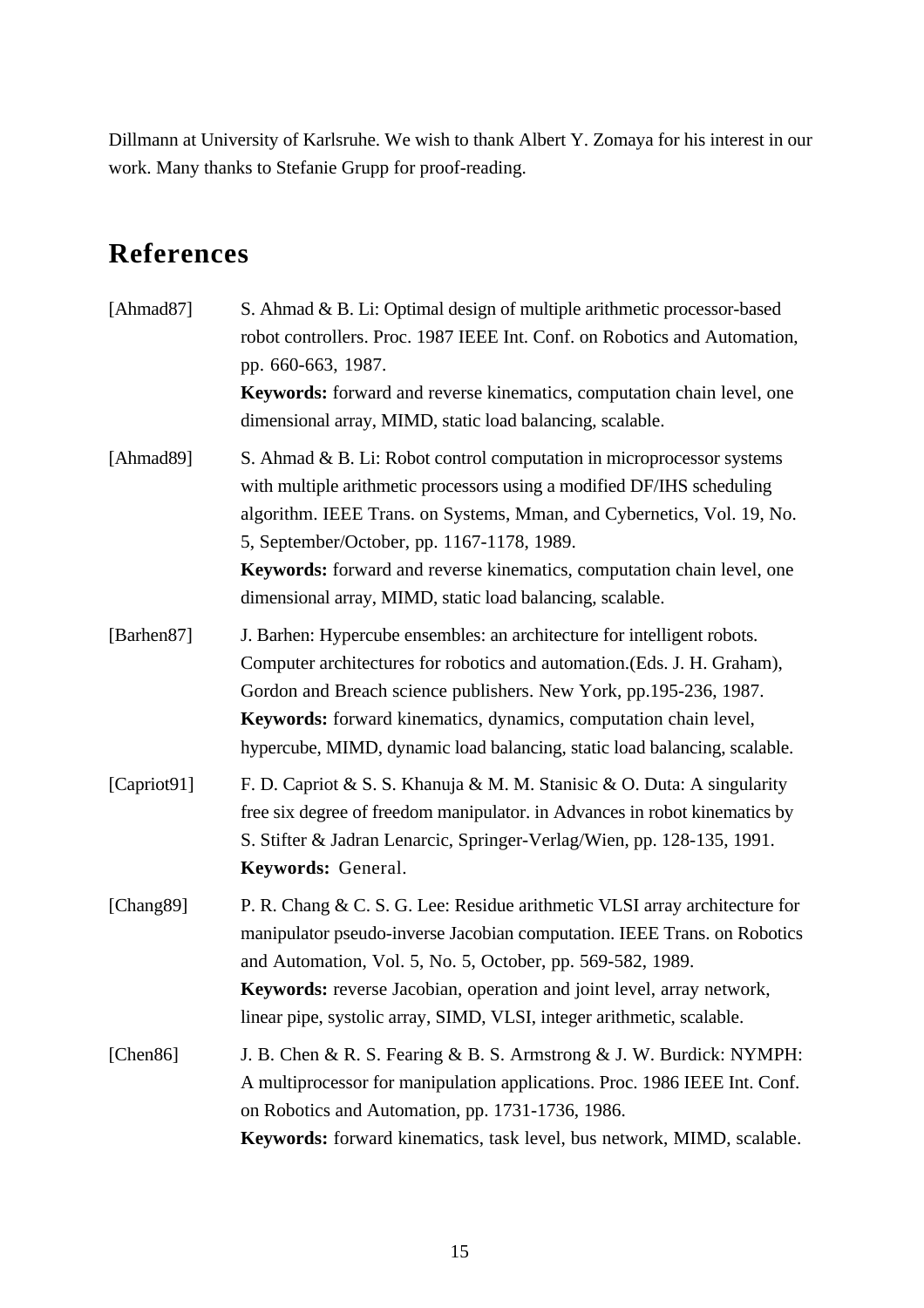| [Fijany92]   | A. Fijany & A. Bejczy: Parallel computation systems for robotics algorithms<br>and architectures. New York World Scientific Publishing Co. Pte. Ltd.,<br>1992.<br>Keywords: forward kinematics and forward Jacobian, operation and joint<br>level, SIMD, MIMD, non-scalable.                                                                       |
|--------------|----------------------------------------------------------------------------------------------------------------------------------------------------------------------------------------------------------------------------------------------------------------------------------------------------------------------------------------------------|
| [Fujioka93]  | Y. Fujioka & M. Kameyama: 2400-MFLOPS reconfigurable parallel VLSI<br>processor for robot control. Proc. 1993 Int. Conf. on Robotics and<br>Automation, pp.149-154, 1993.<br><b>Keywords:</b> forward kinematics and reverse Jacobian, operation and joint<br>level, one or two dimensional array, SIMD, VLSI, scalable.                           |
| [Funda90]    | J. Funda & R. P. Paul: A computational analysis of screw transformations in<br>robotics. IEEE Trans. on Robotics and Automation, Vol. 6, No. 3, June, pp.<br>348-356, 1990<br>Keywords: forward kinematics, operation level, line-oriented.                                                                                                        |
| [Gosselin96] | C. M. Gosselin: Parallel computational algorithms for the kinematics and<br>dynamics of planar and spatial parallel manipulators. Trans. of the ASME:<br>Journal of dynamic Systems, Measurement, and Control, Vol. 118, No. 1,<br>March, pp. 22-28, 1996.<br>Keywords: reverse kinematics, forward Jacobian, joint level, SIMD, non-<br>scalable. |
| [Graham89]   | J. H. Graham: Special computer architectures for robotics, tutorial and<br>survey. IEEE Trans. on Robotics and Automation, Vol. 5, No. 5, October,<br>pp. 543-554, 1989.<br>Keywords: Overview.                                                                                                                                                    |
| [Hamisi89]   | F. Hamisi & D. A Fraser: Transputer-based implementation of real-time robot<br>position control. Microprocessors and microsystems, Vol. 13, No. 5,<br>December, pp. 644-652, 1989.<br><b>Keywords:</b> forward kinematics, forward and reverse Jacobian, operation,<br>task and joint level, special purpose, MIMD, non-scalable.                  |
| [Harber88]   | R. G. Harber & J. Li & X. Hu & S. C. Bass: The application of bit-serial<br>CORDIC units to the design of inverse kinematics processors. Proc. 1988<br>IEEE Conf. on Robotics and Automation, pp. 1152-1157, 1988.<br><b>Keywords:</b> reverse kinematics, computation chain level, CORDIC, VLSI,<br>non-scalable.                                 |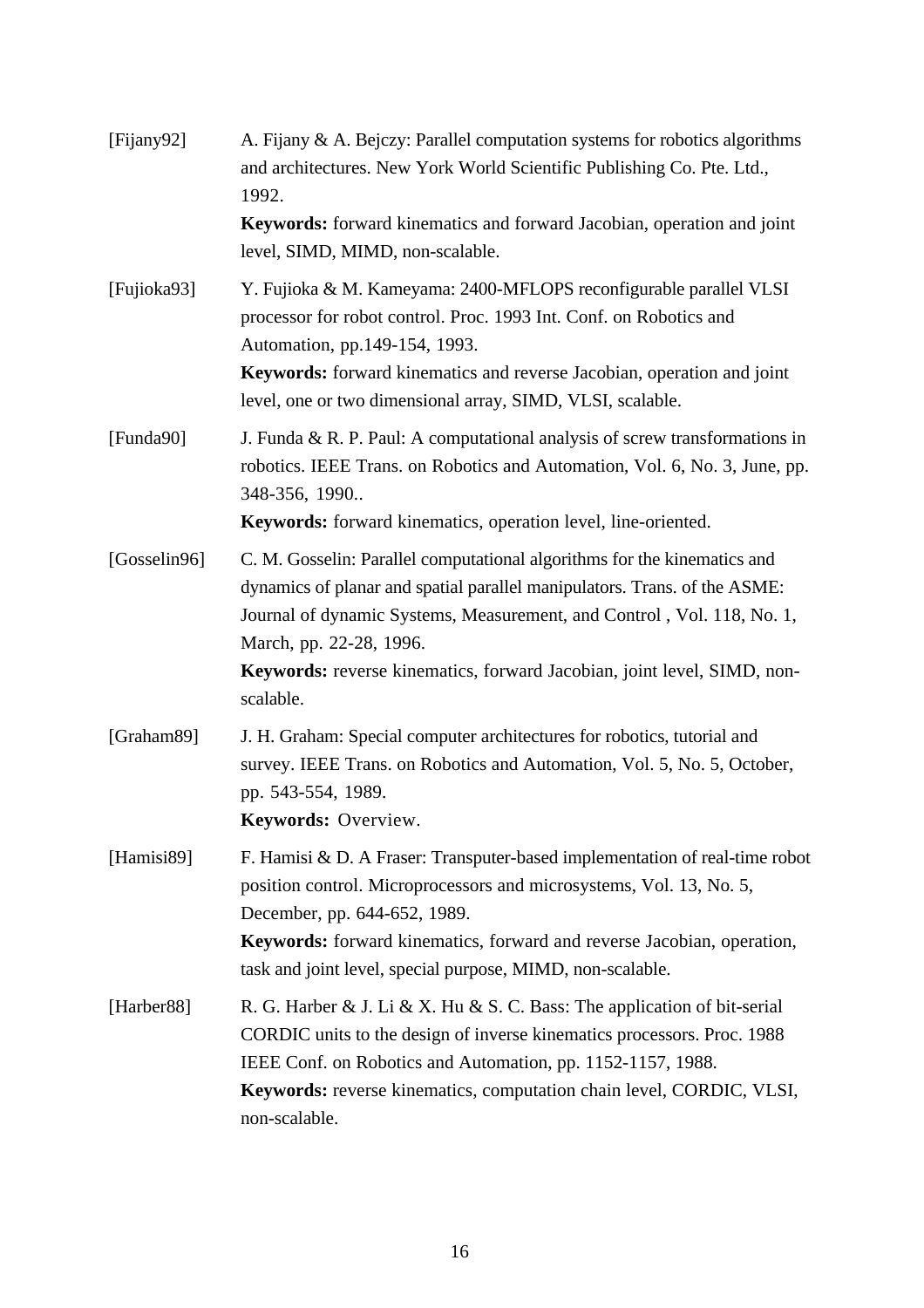| [Hemkumar94]          | N. D. Hemkumar & J. R. Cavallaro: Redundant and on-line CORDIC for<br>unitary transformations. IEEE Trans. on computers, Vol. 43, No. 8, August,<br>pp. 941-954, 1994<br>Keywords: forward and reverse Jacobian, operation level, systolic array,<br>VLSI, CORDIC, non-scalable.                                                     |
|-----------------------|--------------------------------------------------------------------------------------------------------------------------------------------------------------------------------------------------------------------------------------------------------------------------------------------------------------------------------------|
| [Kasahara85]          | H. Kasahara & S. Narrita: Parallel processing of robot-arm control<br>computation on a multimicroprocessor system. IEEE Journal of Robotics and<br>Automation, Vol. 1, No. 2, pp. 104-113, 1985.<br><b>Keywords:</b> forward kinematics, MIMD, static load balancing, scalable.                                                      |
| [Khosla87]            | P. K. Khosla: Choosing sampling rates for robot control. Proc. 1987 IEEE<br>Int. Conf. on Robotics and Automation, Vol. 1, pp. 169-174, 1987.<br>Keywords: General.                                                                                                                                                                  |
| [Kokusho95]           | Y. Kokusho: Parallel computation for manipulator control using the double-<br>layered load-distribution mechanism on multi-transputer networks. Intelligent<br>Autonomy Systems, IOS Press, 1995.<br>Keywords: forward and reverse Jacobian, computation chain level, MIMD,<br>scheduling, scalable.                                 |
| [Lee87]               | C. S. G. Lee & P. R. Chang: A maximum pipelined CORDIC architecture for<br>inverse kinematic position computation. IEEE Journal of Robotics and<br>Automation, Vol. 3, No. 5, October, pp. 445-458, 1987.<br><b>Keywords:</b> reverse kinematics, computation chain level, pipeline,<br>CORDIC, static load balancing, non-scalable. |
| [Lee89]               | C. S. G. Lee: Introduction, Robot manipulators: algorithms and architectures.<br>IEEE Trans. on Robotics and Automation, Vol. 5, No. 5, October, pp. 541-<br>542, 1989.<br>Keywords: Overview.                                                                                                                                       |
| [Lee91]               | C. S. G. Lee: On the parallel algorithms for robotics computation. Sensor-<br>based Robots: Algorithms and Architectures. (Eds. C. S. G. Lee) Springer-<br>Verlag, New York, pp. 239-280, 1991.<br>Keywords: Overview.                                                                                                               |
| [Leung <sub>87]</sub> | S. S. Leung & M. A. Shanblatt: Real-time DKS on a single chip. IEEE<br>Journal of Robotics and Automation, Vol. 3, No. 4, August, pp. 281-290,<br>1987.<br>Keywords: forward kinematics, operation level, VLSI, non-scalable.                                                                                                        |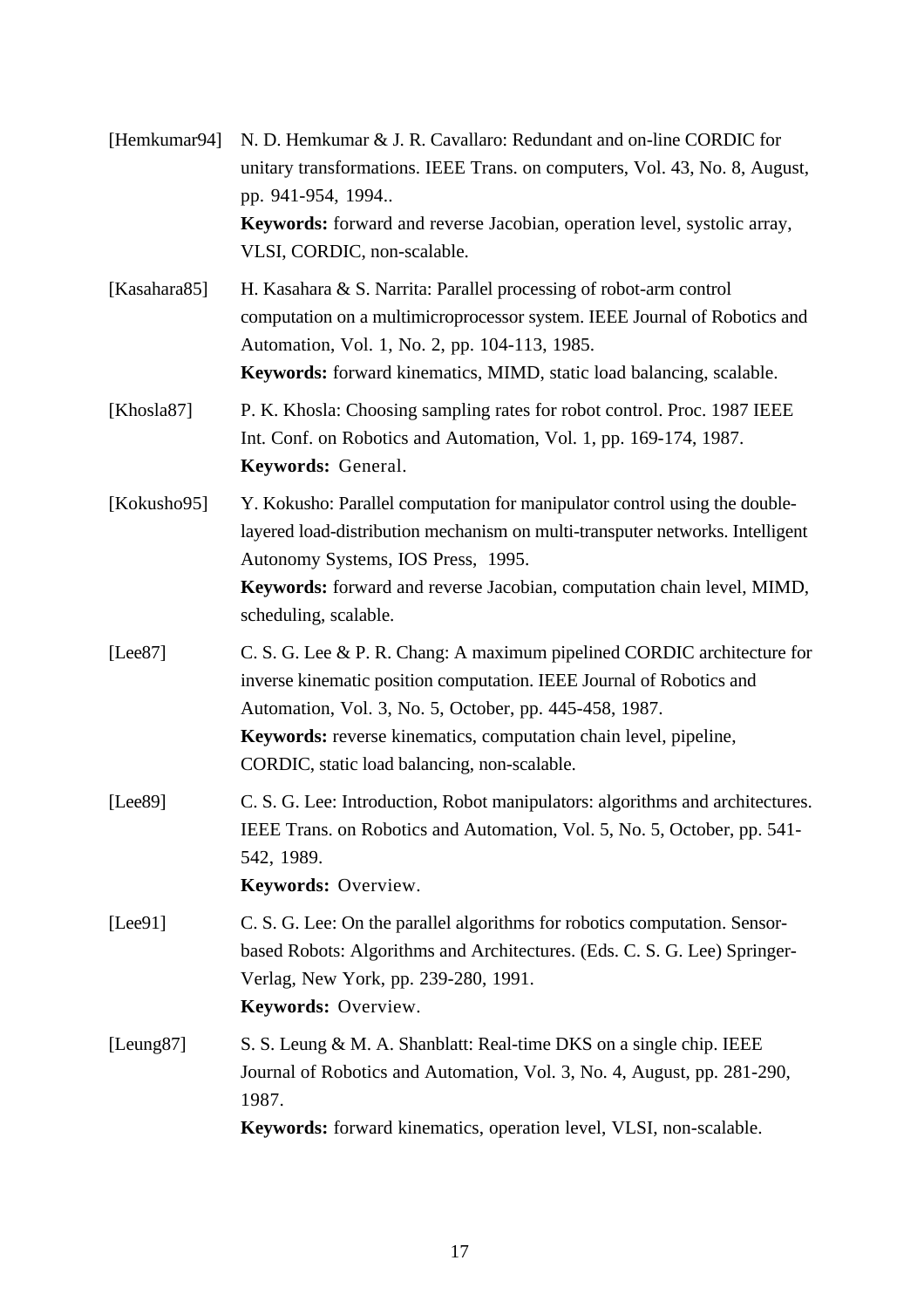| [Lin91]      | C.-T. Lin & C. S. G. Lee: Fault-tolerant reconfigurable architecture for robot<br>kinematics and dynamics computations. IEEE Trans. on Systems, Man, and<br>Cybernetics, Vol.21, No.5, September/October, 1991.<br>Keywords: kinematics and Jacobian, joint level, generalized cube network,<br>SIMD, fault-tolerant.                          |
|--------------|------------------------------------------------------------------------------------------------------------------------------------------------------------------------------------------------------------------------------------------------------------------------------------------------------------------------------------------------|
| [Luh82]      | J. Y. S. Luh & C. S. Lin: Scheduling of parallel computation for a computer-<br>controlled mechanical manipulator. IEEE Trans. on Systems, Man, and<br>Cybernetics, Vol. 12, No. 2, March/April, pp. 214-234, 1982.<br>Keywords: forward Jacobian, joint level, MIMD, scheduling.                                                              |
|              | [Maciejewksi94] A. A. Maciejewski & J. M. Reagin: A parallel algorithm and architecture for<br>the control of kinematically redundant manipulators. IEEE Trans. on Robotics<br>and Automation, Vol. 10, No. 4, August, pp. 405-414, 1994.<br>Keywords: reverse Jacobian, joint level, linear array, MIMD, non-scalable.                        |
| [Nabhan95]   | T. M. Nabhan & A. Y. Zomaya: Application of parallel processing to robotic<br>computational tasks. The Int. Journal of Robotics Research, Vol. 14, No. 1,<br>February, pp.76-86, 1995.<br>Keywords: forward Jacobian, computation chain level, MIMD, scalable.                                                                                 |
| [Orin 84]    | D. E. Orin & W. W. Schrader: Efficient computation of the Jacobian for<br>robot manipulators. Int. Journal of Robotics Research, Vol. 3, No. 4,<br>Winter, pp. 66-75, 1984.<br>Keywords: forward Jacobian.                                                                                                                                     |
| [Orin 87]    | D. E. Orin & K. W. Olson & H. H. Chao: Systolic architectures for<br>computation of the Jacobian for robot manipulators. in Computer<br>Architectures for Robotics and Automation (Eds. James H. Graham), Gordon<br>and Breach Science Publishers, pp. 39-67, 1987.<br>Keywords: forward Jacobian, joint level, hypercube, systolic, scalable. |
| [Orin91]     | D. E. Orin & P. Sadayappan, Y. L. C. Ling & K. W. Olson: Robotics Vector<br>Processor architecture for real-time control. Sensor-based Robots: Algorithms<br>and Architectures. (Eds. C. S. G. Lee) Springer-Verlag, New York, pp. 203-<br>238, 1991.                                                                                          |
|              | Keywords: forward Jacobian and forward kinematics, operation and<br>computation chain level, MIMD, SIMD, VLSI.                                                                                                                                                                                                                                 |
| [Pedicone87] | J. T. Pedicone & T. L. Johnson: Robot motion control with CPAC. in<br>Computer Architectures for Robotics and Automation (Eds. J. Graham) New<br>York, Gordon and Breach Science Publishers, March, pp. 214-234, 1987.<br>Keywords: forward kinematics, joint level, MIMD, non-scalable.                                                       |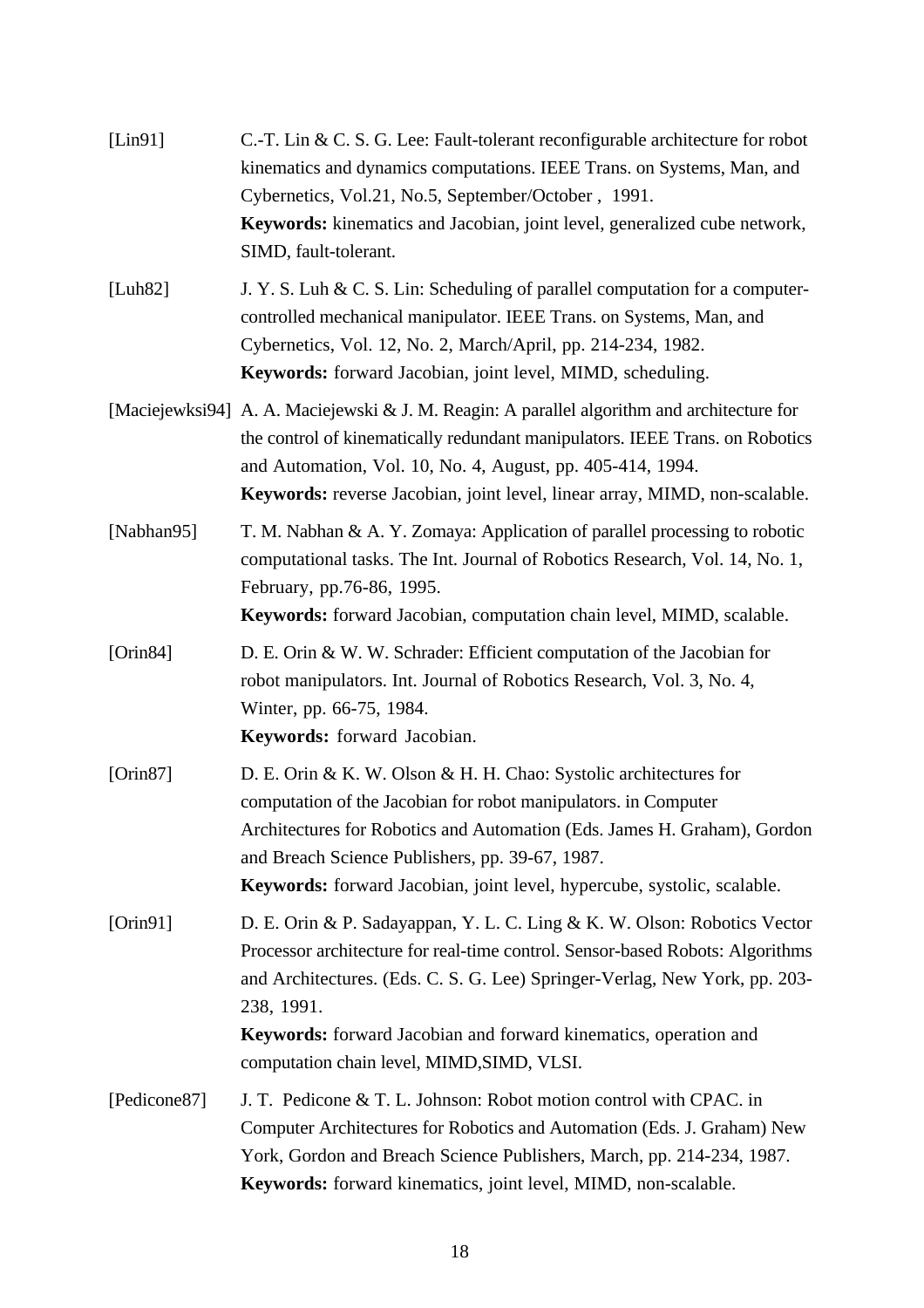|                       | [Sadayappan89] P. Sadayappan & Y.-L. C. Ling & K. W. Olson & D. E. Orin: A restructable<br>VLSI robotics vector processor architecture for real-time control. IEEE Trans.<br>on Robotics and Automation, Vol. 5, No. 5, October, pp. 583-598, 1989.<br><b>Keywords:</b> forward kinematics and forward Jacobian, operation and<br>computation chain level, MIMD, SIMD, VLSI. |
|-----------------------|------------------------------------------------------------------------------------------------------------------------------------------------------------------------------------------------------------------------------------------------------------------------------------------------------------------------------------------------------------------------------|
| [Tsai $85$ ]          | L. W. Tsai & A. P. Morgan: Solving the kinematics of the most general six-<br>and five-DOF manipulators by continuation methods. Trans. ASME, J.<br>Mechanism, Transmissions, Automation in Design, 107, June, pp. 189-200,<br>1985.<br>Keywords: reverse kinematics, iterative form.                                                                                        |
| [Walker93]            | I. D. Walker: Parallel VLSI architectures for real-time kinematics of<br>redundant robots. IEEE Int. Conf. on Robotics and Automation, pp. 870-<br>877, 1993.<br><b>Keywords:</b> forward kinematics, reverse kinematics forward and reverse<br>Jacobian, task and operation level, systolic array, VLSI, CORDIC.                                                            |
| [ $Wang87$ ]          | Y. Wang & S. E. Butner: A new architecture for robot control. Proc. 1987<br>IEEE Conf. on Robotics and Automation, , pp. 664-670, 1987.<br><b>Keywords:</b> reverse kinematics, task and operation level, MIMD, CORDIC,<br>non-scalable.                                                                                                                                     |
| [Yeung88]             | T. B. Yeung & C. S. G. Lee: Efficient parallel algorithms and VLSI<br>architectures for manipulator Jacobian computation. Proc. 1988 IEEE Conf.<br>on Robotics and Automation, pp. 1158-1163, 1988.<br>Keywords: forward Jacobian, operation level, SIMD, systolic, VLSI,<br>scalable.                                                                                       |
| [Yeung <sub>89]</sub> | T. B. Yeung & C. S. G. Lee: Efficient parallel algorithms and VLSI<br>architectures for manipulator Jacobian computation. IEEE Trans. on Systems,<br>Man, and Cybernetics, Vol. 19, No. 5, September/October, pp. 1154-1165,<br>1989.<br>Keywords: forward Jacobian, operation level, SIMD, systolic, VLSI,<br>scalable.                                                     |
| [Zhang90]             | H. Zhang & R. P. Paul: A parallel inverse kinematics solution for robot<br>manipulators based on multiprocessing and linear extrapolation. IEEE Trans.<br>on Robotics and Automation, pp. 468-474, 1990.<br>Keywords: reverse kinematics, joint level, MIMD, non-scalable.                                                                                                   |